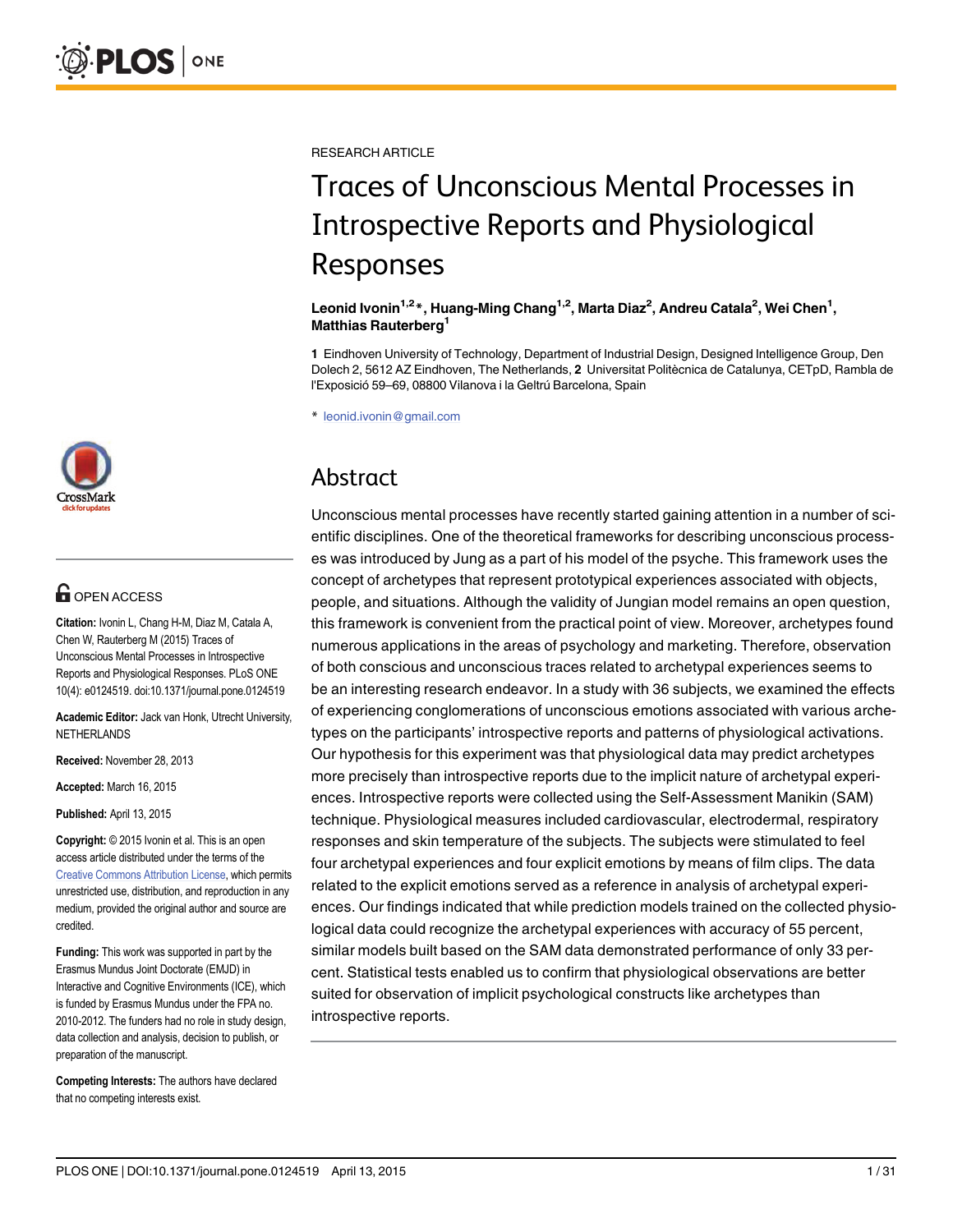## <span id="page-1-0"></span>Introduction

Recently, research in psychology has been rapidly expanding in the area of implicit (or unconscious) information processing  $[1,2]$ . Despite being considered a taboo topic not so long time ago, unconscious mental processes that define and motivate behavior of people have gained substantial attention in multiple disciplines ranging from cognitive psychology [[3](#page-27-0)] to human computer interaction  $[4]$  $[4]$  to neuroscience  $[5]$ . The study of unconscious processes is particularly relevant to the domain of consumption because the practical implications of such processes are easily apparent. According to Zaltman  $[6]$  $[6]$ , "ninety-five percent of thinking takes place in our unconscious minds—that wonderful, if messy, stew of memories, emotions, thoughts, and other cognitive processes we are not aware of or that we cannot articulate". Although this statement made with regard to consumers may sound slightly extreme, Nisbett and Wilson [[7](#page-27-0)] documented that individuals indeed may not be very well aware of and not able to report on their mental processes. A good showcase of the recent advances in consumer psychology related to unconscious processing can be found in [\[8](#page-27-0)]. Besides the consumer domain, the importance of unconscious processes is emphasized in new forms and theories of communication. Traditionally, communication concepts have a preference towards consciousness but with introduction of novel forms of multimedia communication, such as Kansei Mediation [\[9](#page-27-0)], this tendency may change. Finally, as Saariluoma et al. [[10](#page-27-0)] pointed out, design of human-computer interaction paradigms could require thinking beyond folk psychological approaches. This necessity, for instance, was acknowledged in a concept of an entertainment system  $[11]$  $[11]$  $[11]$  that utilizes an unconscious flow of information coming from users in order to generate emotionally rich feedback.

Although the phenomenon of unconscious processes (or the unconscious) is still to be understood by the scientific community, it was operationally defined by Bargh  $\lceil 3 \rceil$  "in terms of a lack of awareness of the influences or effects of a triggering stimulus and not of the triggering stimulus itself". An important distinction between unconscious and subliminal processing is highlighted in this definition. According to this point of view, unconscious mental processing is not necessarily associated with responding to subliminal stimuli and runs continuously as a parallel background process in the psyche  $[12]$  $[12]$  $[12]$ . While there are different theoretical frameworks that constitute ways of understanding and describing unconscious processes, we decided to have a closer look at the model of the unconscious proposed by Jung  $[13]$  $[13]$  $[13]$ . The motivation behind our interest to this model is justified by practical considerations that will be discussed later and the circumstance that one of the important concepts of Jungian framework—archetypes—found applications in personality psychology  $[14]$ , marketing  $[15-18]$  $[15-18]$  $[15-18]$  $[15-18]$  $[15-18]$ , and consumer psychology [\[19\]](#page-27-0).

According to Jung, the psyche includes three levels [[20\]](#page-27-0): consciousness, the personal unconscious, and the collective unconscious. Consciousness is seen as the external level of the psyche consisting of those thoughts and emotions that are available for one's conscious recollection. The personal unconscious represents a repository for all of an individual's feelings, memories, knowledge, and thoughts that are not conscious at a given moment of time. They may be retrieved from the personal unconscious with a varying degree of difficulty that depends on how actively they are being repressed. The term 'collective' reflects the fact that this part of the unconscious is universal and has contents and modes of behavior that are similar in all individuals [\[13](#page-27-0)]. The collective unconscious does not develop individually but is inherited and accommodates innate behavior patterns for survival and reproduction. Jung described the content of the collective unconscious as archetypes or pre-existent forms. Archetypes "are seen as prototypical categories of objects, people, and situations that have been in existence across evolutionary time and across cultures" [\[20\]](#page-27-0). Some examples of archetypes are: anima (the female aspect of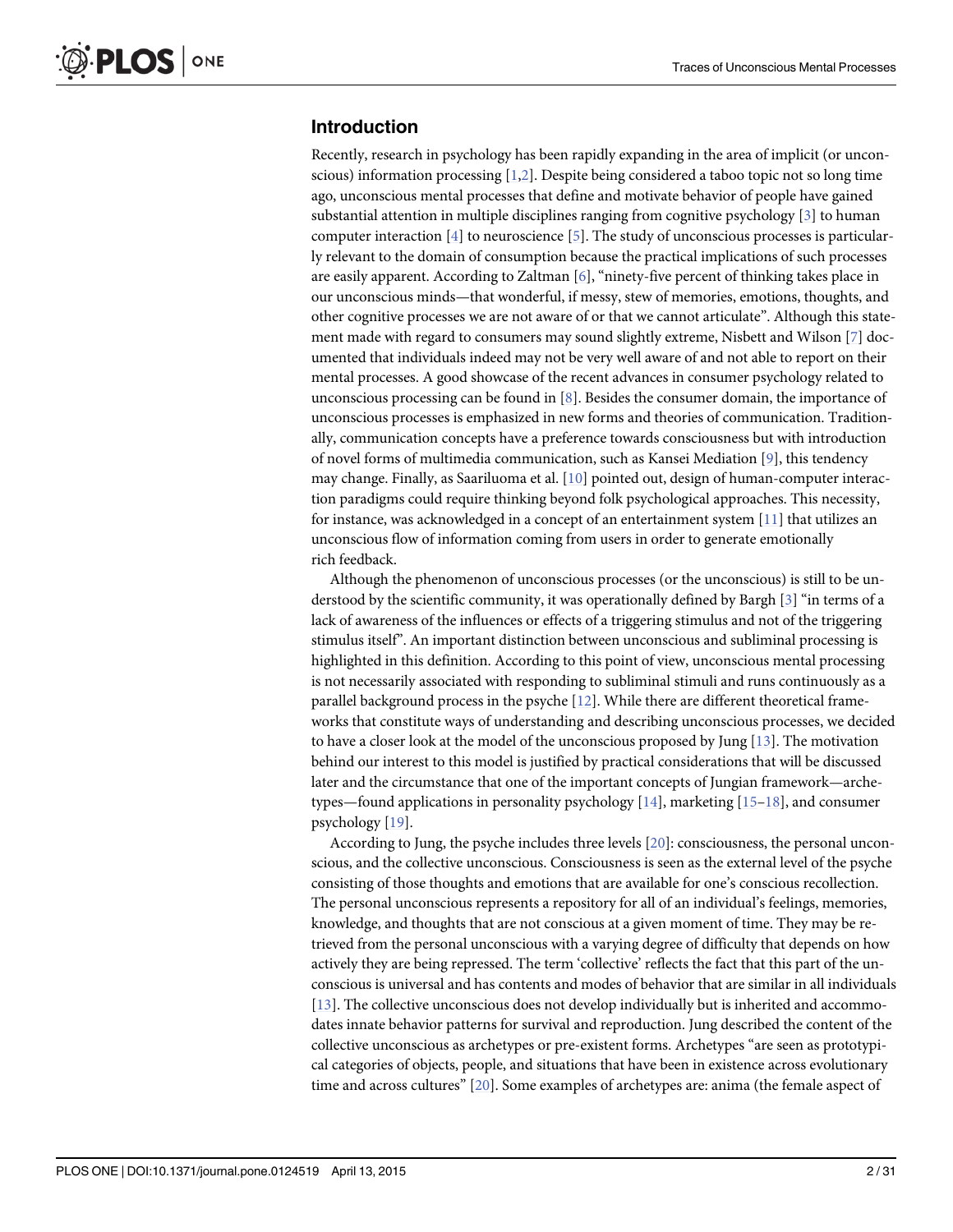<span id="page-2-0"></span>the male psyche), mother, sky father, and wise old man [\[21\]](#page-27-0). According to Jung, there is a distinction between archetypal representations and archetypes themselves. While the representation is simply what someone experiences when a concept of, for instance, sky father occurs in one's mind, archetypes themselves are different [\[21\]](#page-27-0). Jung regarded archetypes as fundamentally unobservable configuration whose existence can be established empirically in a variety of forms [\[22\]](#page-28-0). For instance, the archetype of mother may manifest itself in infinitely many forms, and yet, the one common characteristic of the 'mother-idea' always remains intact [[21](#page-27-0)]. When an archetype becomes activated and is experienced with associated feelings and thoughts, it will result in a complex within the personal unconscious  $[20]$ . Jung wrote that a complex within the personal unconscious is an independently organized conglomeration of emotions that are specific to an individual and are products of interactions among a number of archetypes [\[13,20\]](#page-27-0).

As we pointed out earlier, although the validity of Jungian model remains an open question, the concept of archetypes clearly became prominent in many research areas. For this reason, a further inquiry on archetypes and associated unconscious processing seems appropriate. In this paper, we will refer to individuals' unconscious mental experiences related to archetypes as archetypal experiences. Similarly to emotional experience, archetypal experience emerges as content-rich events at psychological level and is instantiated by physiological processes [\[23](#page-28-0)]. Archetypal experience is not a conscious state and represents a prototypic composition of implicit emotions that are universal across cultures and time. Recent research indicated that archetypal experiences could be powerful determinants of one's behavior, emotion, and decisions [\[14,16,17,](#page-27-0)[24](#page-28-0)–[26](#page-28-0)]. Therefore, a technique for evaluation of people's archetypal experiences is likely to be in demand among researchers. For instance, this technique could be utilized for testing individuals' responses to early prototypes of products or media.

When an archetype becomes active in one's psyche the individual experiences a complex of emotions specific to this archetype. For this reason, a possible approach for observation of archetypal experiences involves measuring emotional responses of individuals related to archetypes. The problem of measuring and uncovering emotional experiences of people is not new. There is a growing body of research in psychology that targets this question. Common approaches to unveiling individuals' emotions include application of introspective reports [[27](#page-28-0)] and usage of physiological observations [[28](#page-28-0)]. Collection of introspective reports about affective experiences is commonly facilitated by the Self-Assessment Manikin (SAM) technique [[29](#page-28-0)]. The SAM technique became frequently used by researchers in various domains  $[30-32]$  $[30-32]$  $[30-32]$  $[30-32]$  and could be considered as a reliable instrument. The second approach also seems interesting because it looks for an objective evaluation of an individual's mental experiences and is able to bypass conscious awareness. Moreover, it has recently been demonstrated that physiological observations methods may have a potential to provide an inside about more sophisticated implicit concepts and, in particular, about archetypal experiences of people [[33](#page-28-0)].

In this paper we are not setting out to solve the theoretical questions around the unconscious aspects of the psyche or the validity of Jungian model, rather to examine how well complex unconscious psychological constructs like archetypes can be observed from introspective reports and patterns of physiological activations. At the beginning of this study, we had no specific preference for giving emphasis to archetypes except the practical rationale. Archetypes were an interesting candidate to facilitate investigation of unconscious mental processes for the practical reasons that included availability of a conceptual framework that describes the unconscious, presence of established institutes with expertise in archetypal symbolism, and existence of the database containing graphical content illustrating various archetypes [\[34\]](#page-28-0). More information regarding the organization which provided expertise in archetypal symbolism and the database with archetypal content will be provided in this and the next sections.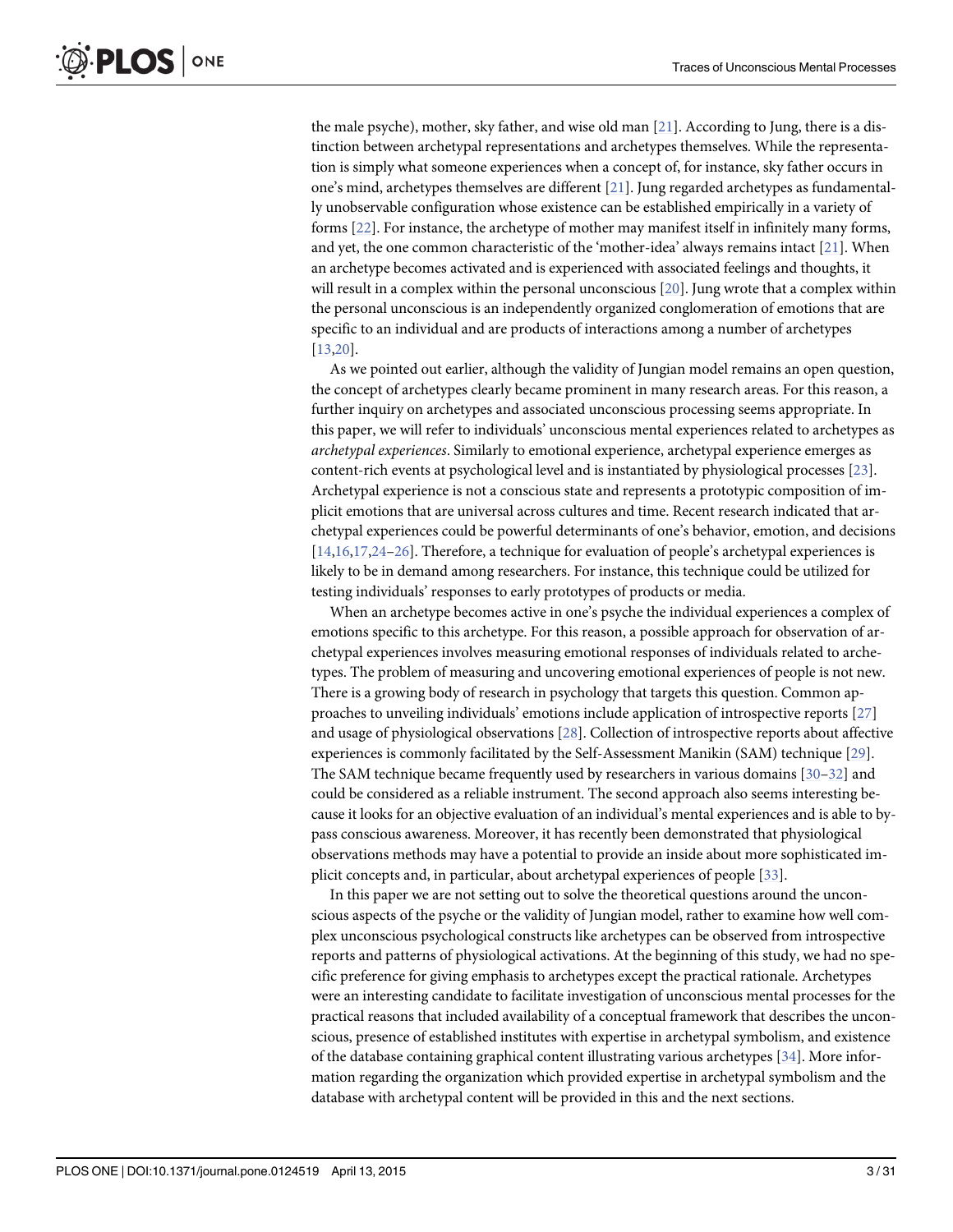<span id="page-3-0"></span>This research question was addressed in our experiment where the relationship between archetypal experiences, introspective reports, and physiological signals of 36 individuals was studied. Our hypothesis for this experiment was that physiological data may provide a better reflection of archetypal experiences because, according to Jung [[13](#page-27-0)], archetypes are implicit and not readily available for conscious recollection. The archetypal experiences were elicited with film clips that were developed in collaboration with The Archive for Research in Archetypal Symbolism (ARAS)  $[34]$  $[34]$  $[34]$ , which is an organization that since the early 1930s has been collecting and annotating mythological, ritualistic, and symbolic images from all over the world and possesses a profound expertise in archetypes and their representations. Apart from the film clips for elicitation of archetypal experiences, we also introduced clips to induce several explicit emotions. This way, we could later compare our findings with the state of the art on the explicit emotion recognition. The film clips were organized with categories in such a way that every category corresponded to one of the archetypes or explicit emotions. During presentation of the film clips, physiological signals modulated by the autonomic nervous system (ANS) of the subjects were monitored. We preferred to focus on the signals related to the ANS and avoid measurement of activations of the central nervous system (CNS) due to practical considerations. The CNS measures often impose considerable limitations on the design of studies. For instance, functional magnetic resonance imaging (fMRI) requires participants to be placed in a scanner. Another common CNS measure is electroencephalography (EEG). While this is a more flexible approach than the usage of an fMRI scanner, the necessity of wearing obtrusive equipment on the scalp does not help subjects to feel natural and relaxed during interaction with products or media. In our study we monitored the following ANS signals: electrocardiogram (ECG), skin conductance, respiration, and skin temperature. After every film clip, the subjects were required to provide an introspective report about their feelings using the SAM ratings. Upon completion of the study we used the collected data and information about categories of the film clips for training of several classification models. Then, prediction performance of the models built using the introspective reports was compared with the models based on the physiological data. Furthermore, in the evaluation of performance we distinguished between models specific to the archetypal experiences and the explicit emotions.

## Materials and Methods

## Ethics Statement

Written consent was acquired from each participant prior to the experimental sessions. This was a non-clinical study without any harming procedure and all data were collected anonymously. Therefore, according to the Netherlands Code of Conduct for Scientific Practice (principle 1.2 on page 5), ethical approval was not sought for execution of this study.

## Experimental Design

Stimuli. An appropriate set of stimuli was required for the elicitation of the archetypal experiences in the experiment. According to Jung, symbolic representations of archetypes have been present across cultures for thousands of years. They were commonly used in artwork, myths, storytelling, and continue to be employed in modern mass media  $[14]$  $[14]$  $[14]$ . Therefore, the set of stimuli can be constructed by extracting powerful archetypal appearances from a rich variety of media sources.

However, a decision has to be made not just about which archetypes should be selected but also regarding the type of media to use. Past research in affect elicitation have utilized different media types for emotion induction in laboratory conditions, including images and sounds [\[35,36](#page-28-0)], music [[37](#page-28-0)], and films [[38](#page-28-0)]. Although the focus of that research was on affect elicitation,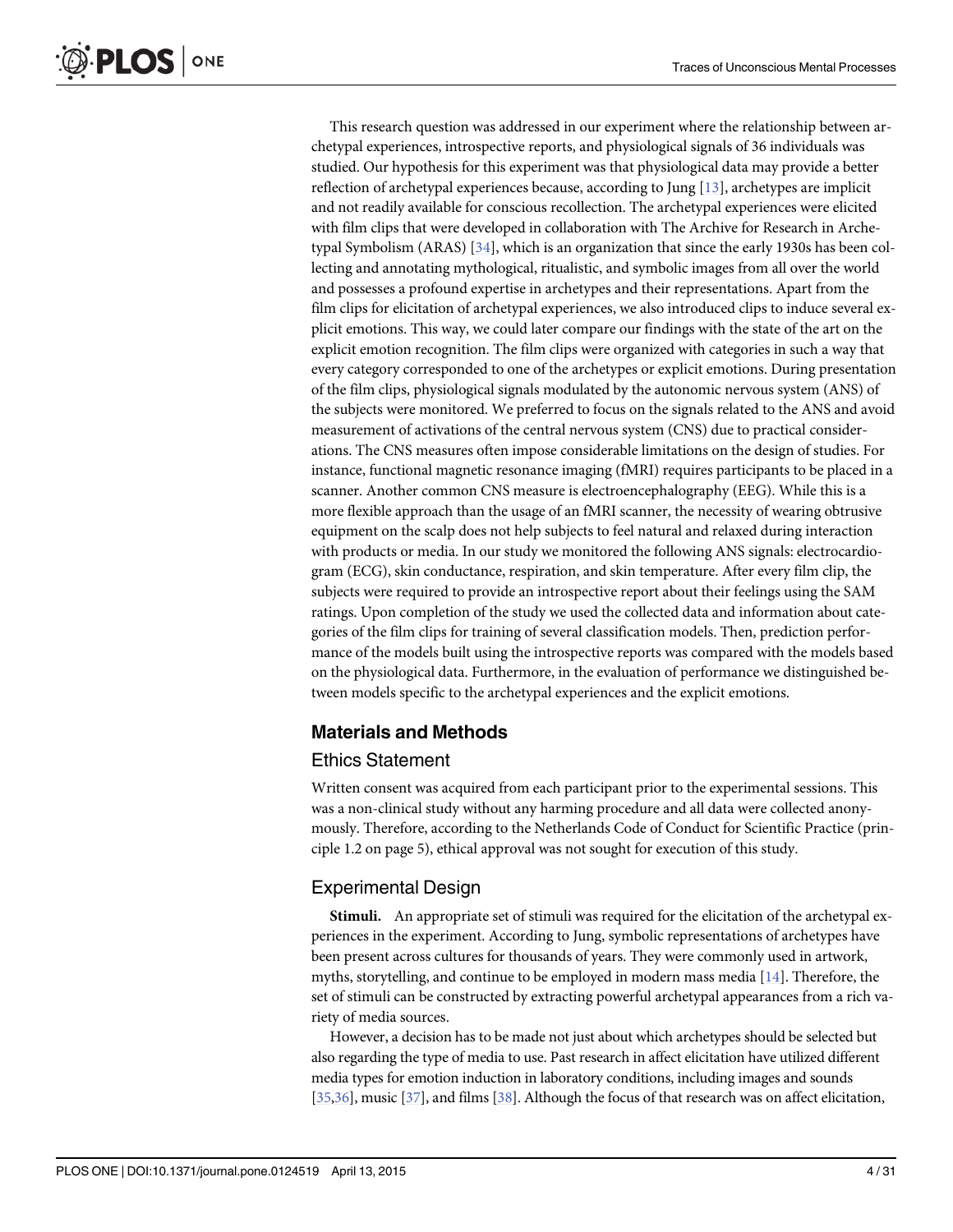<span id="page-4-0"></span>it highlighted the pros and cons of each media type, and we assumed that the media with a high affective impact is also likely to have a large impact on unconscious processes of people. For this reason, film clips were chosen as a media type for the induction of archetypal experiences. They are effective in capturing the attention of individuals and have a relatively high degree of ecological validity, meaning that their dynamic display resembles real life scenarios [[39](#page-28-0)].

Four archetypes (anima, animus, hero, and shadow) were selected for this study. The number of archetypes was a compromise: there were more interesting archetypes to study, but an increase in subjects' psychological states would make the classification more challenging. For this reason, only films depicting the most common archetypes [[13\]](#page-27-0) formed our pool of stimuli. The archetypes of anima, animus and shadow were chosen based on the work of Jung [\[22\]](#page-28-0). The archetype of a hero was selected according to the description of the hero's journey provided by Joseph Campbell [\[40](#page-28-0)], who studied stories about heroes in myths, literature, and religion across cultures, places, and time.

Film clips that embody these four archetypes needed to be selected. Similar to the previous studies that employed films [\[39\]](#page-28-0) we obtained our clips by extracting fragments from full-length commercial movies. However, our choices had to be evaluated and, if necessary, corrected by external experts in the area of archetypal research. Therefore, as it was mentioned earlier, we sought collaboration with ARAS [\[34\]](#page-28-0). Based on the fruitful cooperation with ARAS and their feedback, our set of archetypal stimuli was constructed from the clips, which were obtained from the movies specified in Table 1. Copies of the film clips cannot be shared due to the fact

| Film clip                | <b>Movie</b>                  | <b>Start</b> | End     |
|--------------------------|-------------------------------|--------------|---------|
| Archetypal experiences   |                               |              |         |
| Anima                    | American Beauty [78]          | 0:15:02      | 0:17:20 |
|                          |                               | 0:19:03      | 0:20:04 |
|                          |                               | 0:36:09      | 0:37:28 |
|                          |                               | 0:43:39      | 0:44:11 |
| Animus                   | Black Swan [79]               | 0:46:40      | 0:49:24 |
|                          |                               | 1:17:22      | 1:18:22 |
|                          |                               | 1:19:13      | 1:20:48 |
| Hero                     | Braveheart [80]               | 0:36:11      | 0:37:00 |
|                          |                               | 0:38:10      | 0:39:05 |
|                          |                               | 0:39:22      | 0:41:43 |
|                          |                               | 0:47:21      | 0:49:01 |
|                          |                               | 0:49:58      | 0:50:50 |
| Shadow                   | Fight Club [81]               | 0:51:07      | 0:51:27 |
|                          |                               | 0:59:18      | 1:01:50 |
|                          |                               | 1:47:41      | 1:49:53 |
| <b>Explicit emotions</b> |                               |              |         |
| Active-pleasant          | Mr. Bean [82]                 | 0:02:37      | 0:03:57 |
|                          |                               | 0:04:54      | 0:08:45 |
| Active-unpleasant        | The Silence of the Lambs [83] | 1:39:37      | 1:44:42 |
| Passive-pleasant         | The Lion King [84]            | 0:15:30      | 0:18:13 |
|                          |                               | 0:45:19      | 0:46:48 |
|                          |                               | 0:47:51      | 0:48:52 |
| Passive-unpleasant       | Forrest Gump [85]             | 1:02:21      | 1:07:31 |

Table 1. Sources of the film clips.

The film clips for each archetype and explicit emotion were extracted from the movies specified in the table. The clips consist of one or more fragments that were cut from the movies at the times specified in the two last columns. The time format is hours:minutes:seconds.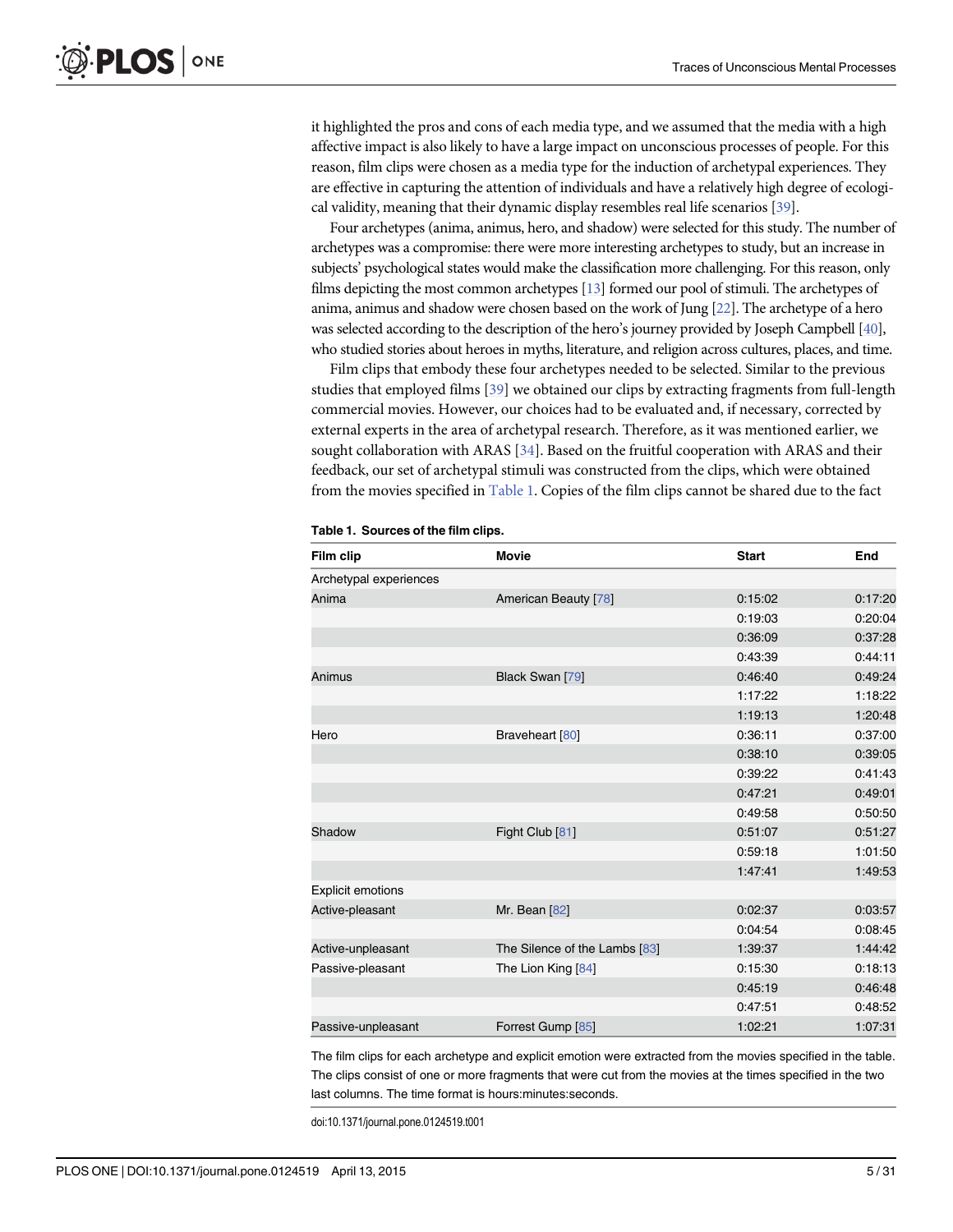<span id="page-5-0"></span>that they were extracted from commercial movies. However, all of the movies are freely available on the market and we will provide additional editing instructions to produce exactly the same clips upon request.

Apart from the archetypal stimuli, we also included in the study four film clips for elicitation of explicit emotions. The purpose of the stimuli for explicit emotions was to facilitate the comparison of psychophysiological responses to them and the archetypal films. Emotion is commonly represented with the circumplex model  $[41]$  $[41]$  $[41]$ . For this study, we chose four emotional states in such a way that they uniformly covered the two-dimensional affective space. They were located in each of the quadrants of the affective space. Based on their location, we named these emotional states as following: active-pleasant, active-unpleasant, passive-pleasant, and passive-unpleasant. In the process of selecting film clips for the explicit emotions we were guided by the previous studies in this area  $[38,42]$ . The final results of our selection are presented in [Table 1](#page-4-0).

Participants. Thirty-six healthy people were recruited for the experiment. Most of them were undergraduate or graduate students. Ten participants had to be excluded from the analysis due to technical problems with wireless physiological sensors and one participant was excluded because he did not comply with the experimental procedure. Thus, only data from 25 subjects, consisting of 12 women and 13 men, was used in this study. Of these, 11 participants were from Europe, 10 participants were from Asia, 3 participants were from Middle East and one participant was from South America. The average age for the women was 23.0 years  $(SD = 1.9)$  and for the men 25.4 years  $(SD = 4.5)$ . Each subject signed an informed consent form and was financially compensated for participation in the laboratory session that took around 2 hours.

**Apparatus.** In a cinema like settings, film clips were projected on a white wall  $(592 \times 222)$ cm) with a high definition beamer at a viewing distance of 4 meters. Additionally, a computer screen and a mouse were located near the couch where participants sat during the experimental sessions. After each film clip participants were asked to provide conscious feedback about their feelings by using the screen and the mouse. The setup of the experiment can be seen in [Fig 1.](#page-6-0) Presentation of clips, collection of feedback, and time tracking were automated with a website developed for this experiment. Electrocardiography (ECG) and skin conductance of participants were monitored with Shimmer wearable wireless sensors [[43](#page-28-0)] that streamed physiological data to a laptop via Bluetooth protocol. The three-lead Shimmer ECG sensor was connected with four disposable pregelled Ag/AgCl spot electrodes. Two of the electrodes were placed below the left and right collarbones and the other two were attached to the left and right sides of the belly. Similar electrodes were used to connect the Shimmer GSR sensor to thenar and hypothenar eminences of the participant's palm on a non-dominant hand for measurement of the skin conductance. Unfortunately, due to the malfunctioning of the Shimmer ECG sensor, data for 10 participants had to be excluded from the analysis. For the measurement of the respiration and skin temperature, a Refa amplifier from TMSI BV was used in combination with an inductive respiration belt and a temperature sensor. The respiration belt of an appropriate size was strapped around the participant's chest and the temperature sensor was attached to the subject's belly.

Procedure. Upon registration for the experiment that took place several days in advance of an actual session subjects were asked to fill in a number of online personality questionnaires. One participant was studied during each session of the experiment. The session was started by inviting a participant to sit upright on the couch. The participant was asked to read and sign the provided informed consent form. Then, the experimenter explained how to place physiological sensors, helped the participant attach them, and made sure that the sensors streamed good quality signals. A time interval of approximately five minutes passed between placement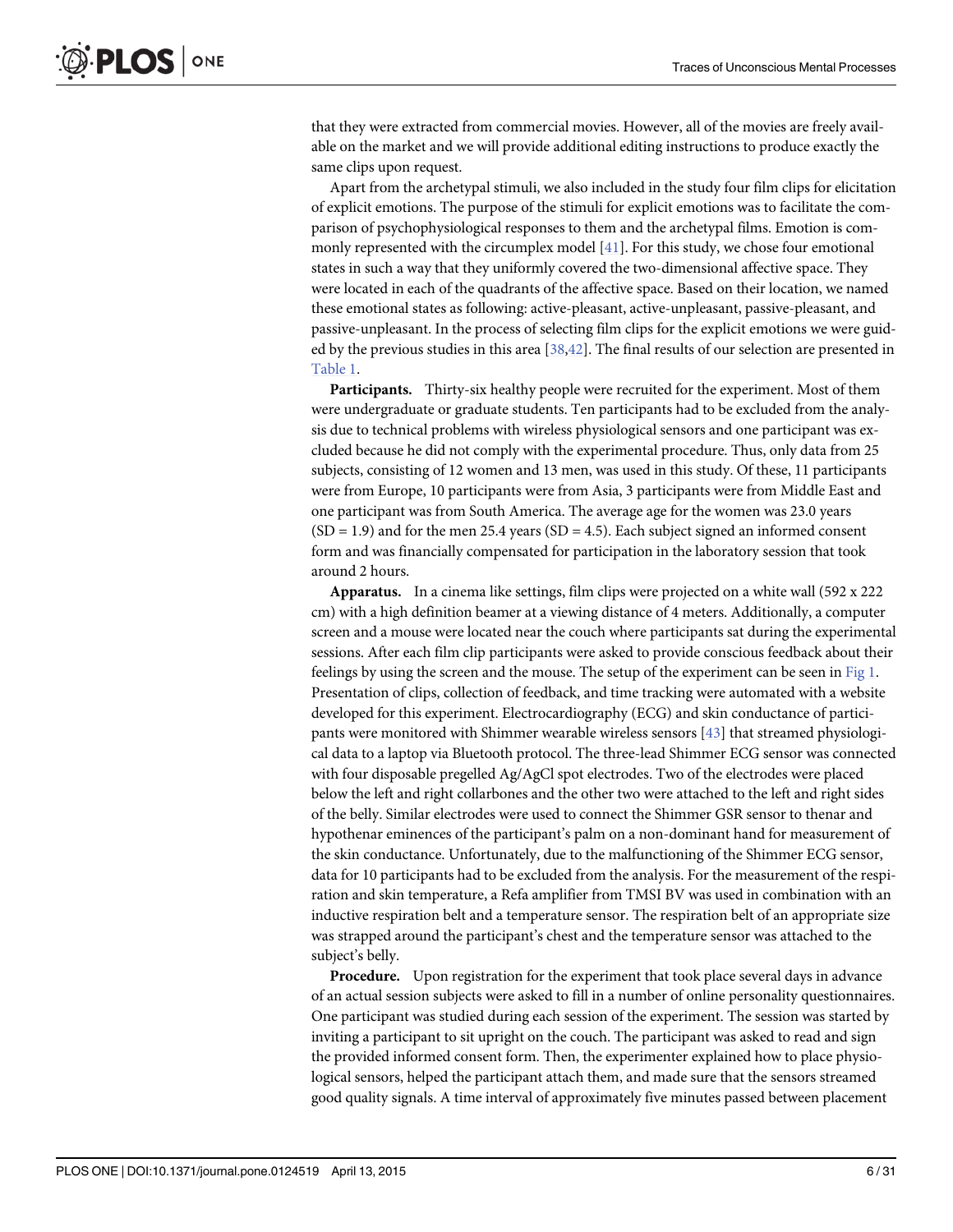<span id="page-6-0"></span>



[Fig 1. A](#page-5-0) subject is seated in the laboratory.

doi:10.1371/journal.pone.0124519.g001

of the sensors and presentation of the first clip. During this interval the electrode gel had enough time to soak into the skin, and thereby, ensure a stable electrical connection [\[44](#page-28-0)]. Meanwhile, the experimenter gave an overview of the study explaining that a number of film clips would be played, and the participant's physiological signals would be continuously monitored during the film's presentation. The actual goal of the experiment was not disclosed and, thus, the participant was unaware of the archetypes or emotions pictured in the clips.

The participant was asked to find a comfortable sitting position and refrain from unnecessary movements. The light in the experimental room was turned off and the viewing experience was similar to the one in a movie theater. Since we wanted the participants to be in similar psychological and physiological conditions, demonstration of the films always started with a relaxing film. Piferi et al. [\[45\]](#page-28-0) suggested using a relaxing aquatic video for establishing the baseline and provided experimental evidence that this is a better method for achieving the baseline than traditional resting. Next, films depicting the archetypal experiences and the explicit emotions were played in a random order. Before presentation of each film clip (including the first one), a short video demonstrating a breathing pattern was played. During this video that had duration of 40 seconds, the participant was asked to follow the breathing pattern (14 breaths per minute), and thereby, adjust their respiration rate to the common baseline. Immediately after each clip, the participant was asked to provide a retrospective emotional self-report using the computer screen and the mouse located near the participant's dominant hand. The self-report data was collected with the SAM [[29](#page-28-0)] that consisted of three sets of figures (valence, arousal and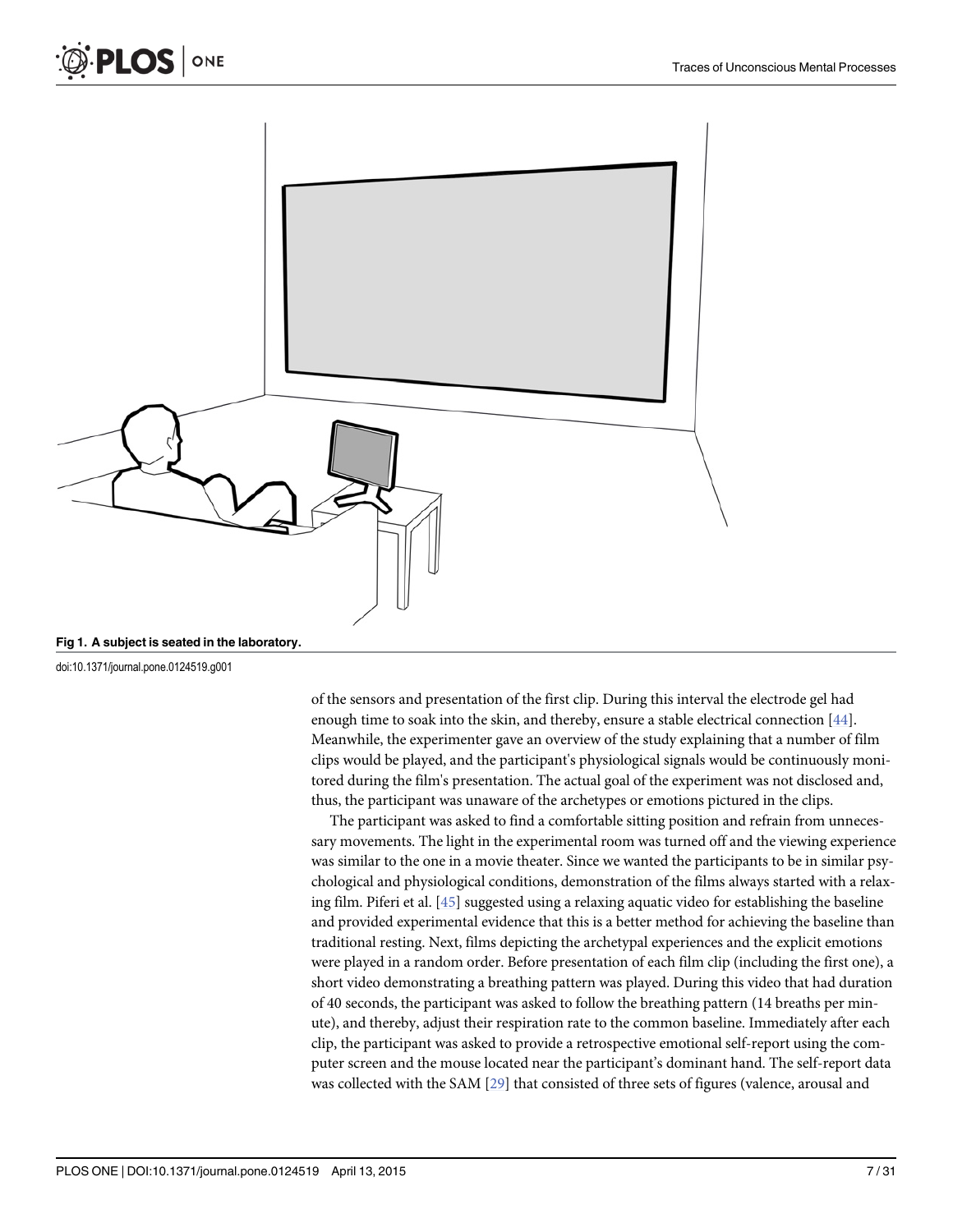Recording of physiological signals



Removal of sensors, debriefing and reimbursement

Retrospective emotional self-report

Fig 2. The procedure of the experiment is illustrated with a flowchart.

doi:10.1371/journal.pone.0124519.g002

 $\overline{z}$ 

dominance). Every dimension of the SAM was characterized by a score from one to nine. When the participant completed viewing of the sequence of films, the light in the room was turned on and the sensors were detached from the participant's body. Finally, the experimenter debriefed and reimbursed the participant. The procedure of the experiment is schematically presented in Fig 2.

PLOS ONE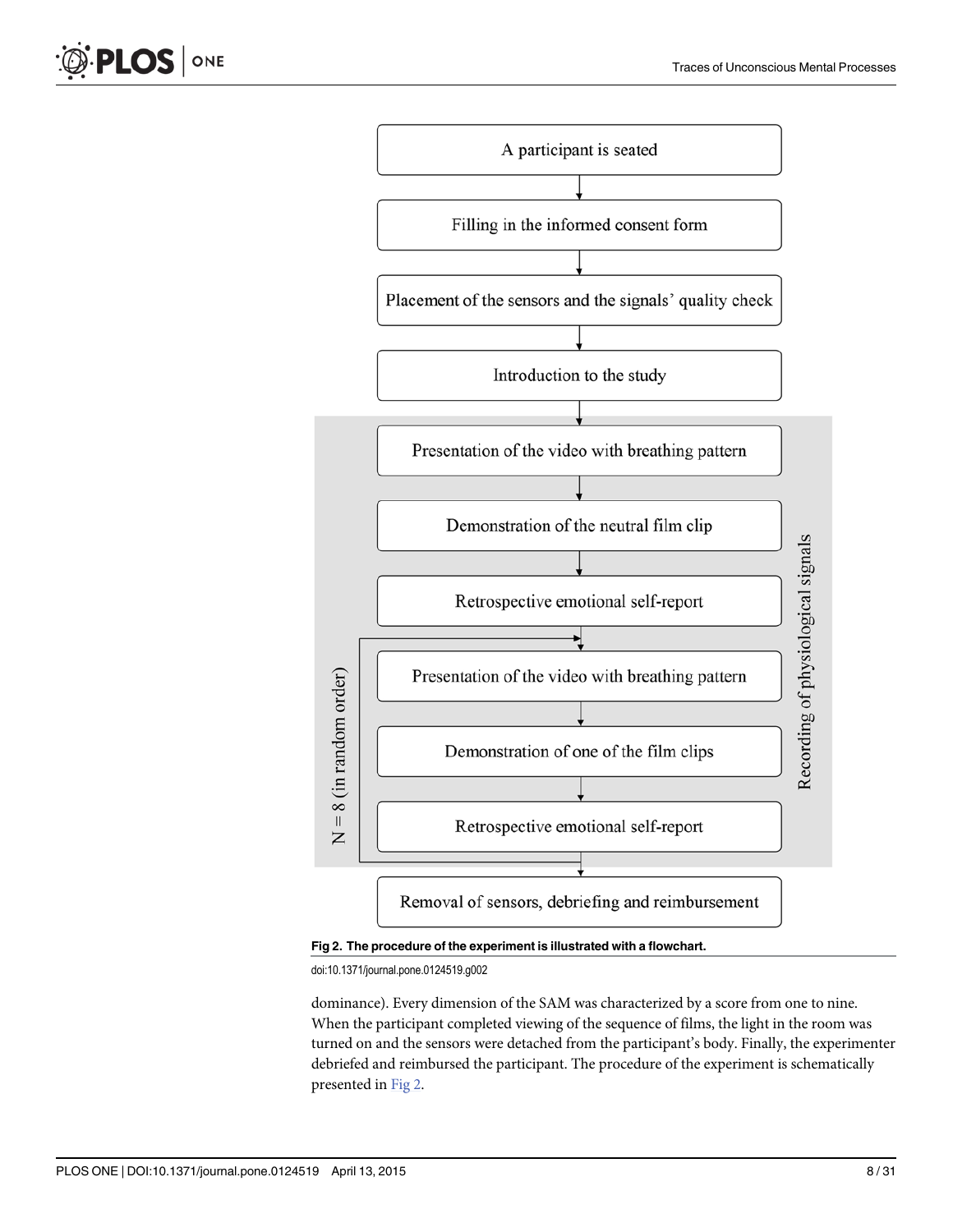<span id="page-8-0"></span>Physiological Measures. Electrocardiogram (ECG) is a measurement of the heart's electrical activity over a period of time. It was recorded at 512 Hz and then treated with low-pass, high-pass, and notch filters. Filtering was necessary to remove high frequency noise (above 100 Hz), low frequency components, such as respiration (below 0.5 Hz), and mains hum (49–51 Hz). ECG is a rich signal, and it is commonly used in the psychophysiological domain for derivation of heart rate (HR) and heart rate variability (HRV). Heart rate is simply a measure of the number of heart beats per minute  $[46]$ . It was extracted from the ECG signal by detecting beats with an algorithm described in  $[47]$  $[47]$  and calculating the average heart rate over a nonoverlapping moving window of 10 seconds. According to Kreibig [[48](#page-29-0)], heart rate is the most often reported cardiovascular measure in psychophysiological studies of emotion. Thus, in this study we also expect to see a relation between the psychological states of individuals and their heart rate. Several HRV measures from time and frequency domains were calculated based on beat to beat intervals with HRVAS software package [[49](#page-29-0)]. Time domain measures included the standard deviation of all beat to beat intervals (SDNN), the square root of the mean of the sum of the squares of differences between adjacent beat to beat intervals (RMSSD), and the standard deviation of differences between adjacent beat to beat intervals (SDSD) [\[50](#page-29-0)]. Frequency domain measures included total power, power in a very low frequency range (VLF, 0–0.04 Hz), power in a low frequency range (LF, 0.04–0.15 Hz), power in high frequency range (HF, 0.15– 0.4 Hz), and ratio LF/HF [[44\]](#page-28-0). HRV components have a long history of application in psychophysiological research [\[51\]](#page-29-0) and have become important measures of individuals' psychological states.

Skin conductance characterizes the electrodermal activity of skin and is related to changes in eccrine sweating, which are regulated by the sympathetic branch of the autonomic nervous system  $[44]$  $[44]$ . It has been proven that skin conductance is closely related to psychological processes and particularly to arousal [[52](#page-29-0)]. Skin conductance consists of tonic and phasic components. The tonic component corresponds to relatively slow changes in skin conductance over longer time intervals, which can last from tens of seconds to tens of minutes. It is indicative of a general level of arousal, and thus, is called skin conductance level (SCL). On the other hand, the phasic component or skin conductance response (SCR) reflects high frequency variations of the conductivity and is directly related to observable stimuli [[44\]](#page-28-0). Skin conductance signal was sampled at 256 Hz. In order to obtain SCL from the raw skin conductance signal a low pass filter was set to 1 Hz. For SCR, a high pass filter was additionally set at 0.5 Hz.

Respiration is another important physiological signal commonly employed in psychophysiological research [\[53\]](#page-29-0). It is related to changes in the sympathetic nervous system and can be used to determine psychological states of subjects  $[54]$  $[54]$  $[54]$ . The raw signal was filtered with low pass and high pass filters at 10 Hz and 0.1 Hz respectively in order to remove unnecessary noise. The respiration rate (RR) was calculated according to the recommendations provided by the manufacturer of respiration measurement hardware (TMSI BV). RR was then averaged over the duration of a film clip with a non-overlapping moving window of 10 seconds.

Skin temperature (ST) varies due to localized changes in the blood flow defined by vascular resistance or arterial blood pressure, which are consequently modulated by the sympathetic nervous system [[55](#page-29-0)]. The variations in ST caused by confrontation of individuals with affective stimuli have been previously reported in the literature [\[56\]](#page-29-0) and justify our decision to include ST into this study. ST is a slow changing signal, and thus, the raw data was harmlessly resampled to 64 Hz in order to speed up the calculation. A low pass filter of 10 Hz was applied to the resampled signal for removal of high frequency noise. Finally, ST was smoothed with a nonoverlapping moving window of 10 seconds.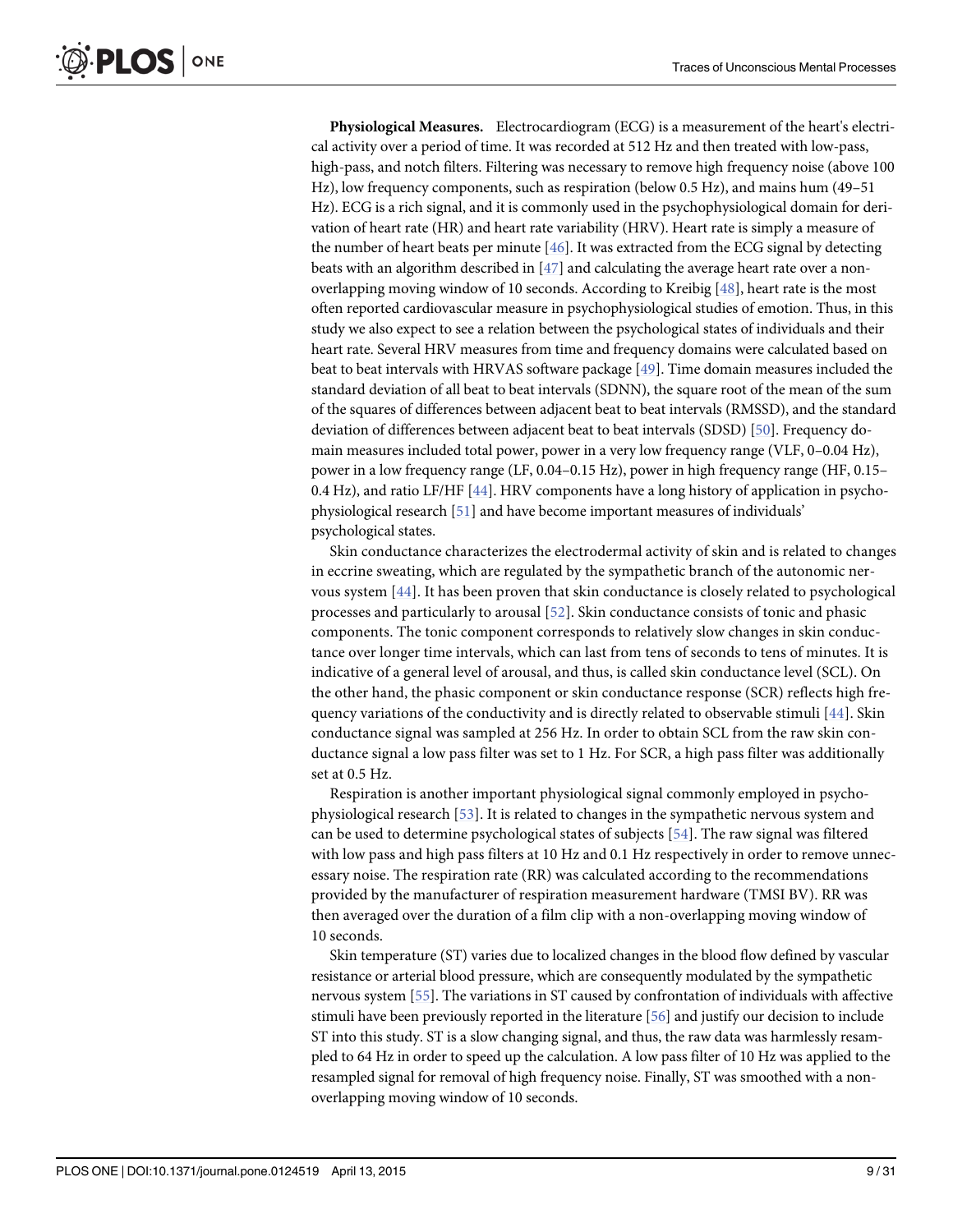## <span id="page-9-0"></span>Data Mining Techniques

Normalization. Physiological signals vary highly between subjects, so the primary goal of normalization is to reduce the variance and make physiological data from different individuals comparable. As this study involved more than one participant, the data had to be normalized. There are different approaches to the normalization of physiological data [[57](#page-29-0)]. We chose to utilize the approach that involves subtraction of baseline values from the data corresponding to stimuli presentations. The result of the subtraction was then normalized to a range from 0 to 1 for each physiological signal separately using Eq 1 where  $X_i$  depicts a data point,  $X_{min}$  corresponds to the minimum value of a given signal, and  $X_{max}$  represents the maximum value of the signal. This normalization method was well suited for the design of our experiment where a baseline condition was recorded before each film clip.

$$
X_i = \frac{X_i - X_{\min}}{X_{\max} - X_{\min}}
$$

Extraction of Features. In this study, film clips with duration of approximately five minutes were shown to subjects, and thus, the physiological data that was recorded for each stimulus formed temporal sequences. Having reviewed the relevant literature, we identified several common types of sequence classification methods [[58](#page-29-0)]:

- Feature based classification that involves the calculation of features that describe time series and then the application of them in conventional classification methods for static data.
- Sequence distance based classification. Frequently used distance functions include Euclidian distance and dynamic time warping distance (DTW).
- Model based classification. The Hidden Markov Model (HMM) is the most popular instrument for temporal classification and widely applied in the speech recognition domain.

We found the feature based method to be more suitable for a number of reasons. First, it provides a convenient way to include non-temporal attributes, such as some HRV features or gender of the subjects, into the analysis, which DTW and HMM do not [[59](#page-29-0)]. Second, contrary to HMM, this method does not require a large amount of training data [\[59\]](#page-29-0). Third, the creation of template streams in the sequence distance method, which would represent a typical time series corresponding to psychological states, is not trivial.

In order to pursue classification, feature vectors had to be extracted from the collected data sequences. Taking into account the characteristics of our experiment, such as relatively short length of the stimuli, the approach to extraction of feature vectors with the technique known as segmentation was used [[60](#page-29-0)]. This approach requires division of a time axis into several equallength segments, and then, average values of temporal data along these segments are taken as attributes. The length of the segments was empirically chosen as 10 seconds, and therefore, each physiological recording provided 30 features per a film clip.

We proceeded with the application of this method to the physiological signals. A total of 38 features were obtained from ECG data: 30 features were extracted from HR temporal data based on the average value of HR calculated along non-overlapping segments of 10 seconds; eight conventional HRV features described earlier were taken without any modification (SDNN, RMSSD, SDSD, total power, VLF, LF, HF, and LF/HF). The skin conductance signal was compressed to a vector consisting of 60 features. First, 30 features were obtained from SCL, averaged over 30 segments of 10 seconds each. The remaining 30 features were extracted by averaging the absolute amplitude of SCR along the same 30 segments. Respiration data was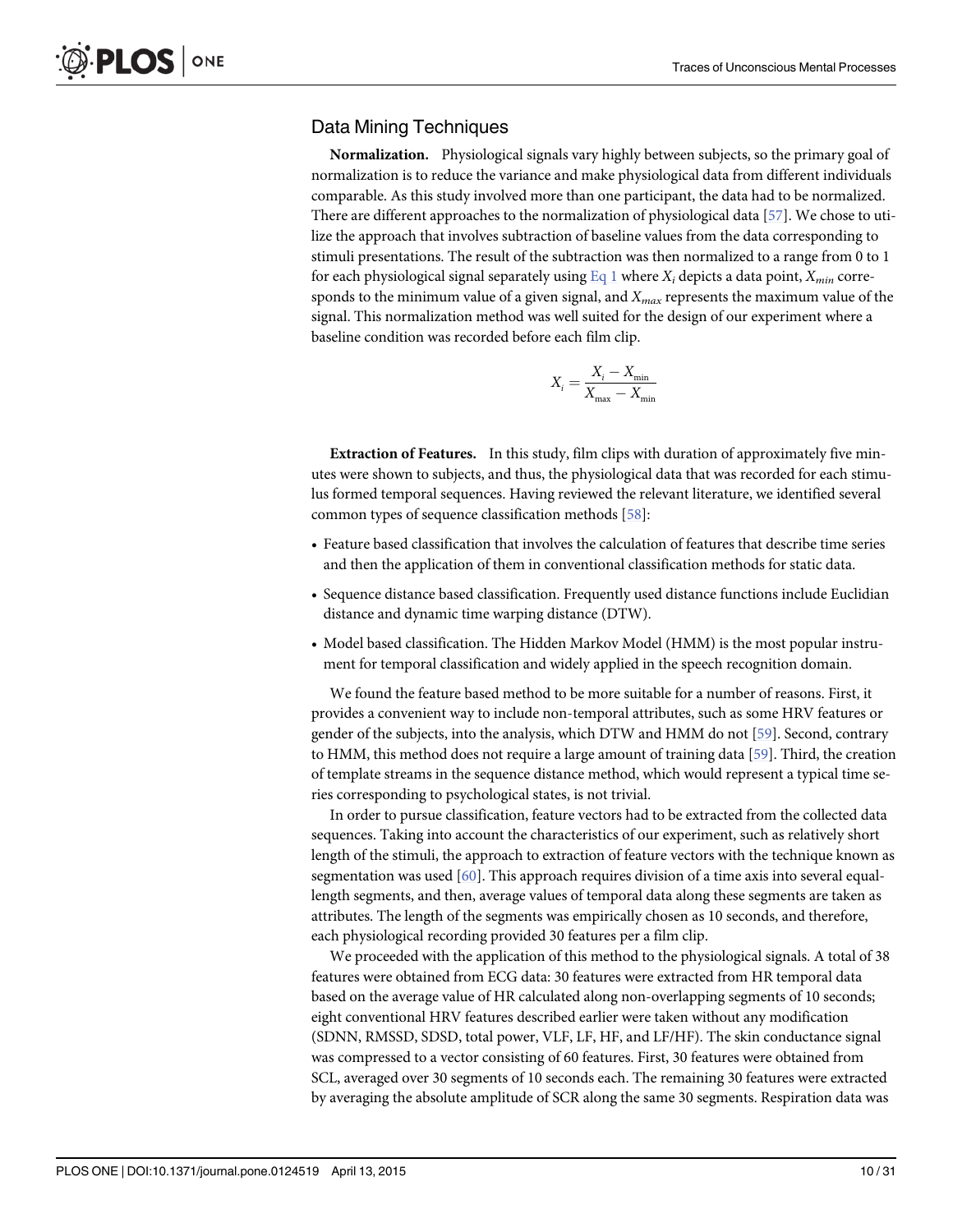<span id="page-10-0"></span>reduced to 30 features that represented the average RR calculated for each of 30 segments. Finally, 30 features were obtained from the skin temperature signal and averaged in a similar manner over 30 segments. Therefore, in total 158 features were prepared for the classification.

Statistical Analysis. Although the primary goal of our experiment was to build and compare classification performance of the prediction models trained on the physiological data and the introspective reports, it was also beneficial to perform several statistical tests. These tests could help us to answer the question regarding significance of the relationship between the patterns of physiological signals, the SAM rankings provided by the subjects, and the labels of affective states induced with the film clips. Our study had a repeated-measures design because physiological measurements were taken from the same individuals under changing experimental conditions. An appropriate statistical test for this type of experiment would be linear mixed models (LMM). LMMs are parametrical statistical models for clustered, longitudinal or repeated-measures data that characterize the relationships between continuous dependent variables and predictor factors [[61,62\]](#page-29-0). LMMs were used to investigate the statistical relationship between the physiological data and the labels of affective states. Additionally, we used multivariate analysis of variance (MANOVA) for repeated measures [[63\]](#page-29-0) as a test for analyzing the differences in the SAM rankings based on the categories of affective states induced with the film clips.

A software implementation of statistical procedures included in SPSS Version 19 (SPSS, Inc.) was utilized to answer the research questions pointed out earlier. Physiological responses of the subjects were treated as dependent variables (continuous responses), the film clips represented fixed variables and the physiological baselines measured during the presentation of the video with a breathing pattern before each stimulus were used as covariates. The LMMs interaction effect among categories of the film clips and physiological baselines recorded prior to the demonstration of the clips tests whether the patterns of the participants' physiological responses are different between various stimuli. The SAM rankings were included in the MANOVA as dependent variables while the categories of the video clips served as independent variables.

Besides, paired samples t-tests were used for comparing classification accuracies of prediction models trained based on different data sets. All statistical tests used a 0.05 significance level.

Dimension Reduction. In data mining, it is important to identify an optimal number of features that are relevant for building an accurate prediction model. If number of the features is very large, the feature space volume also becomes vast, thus making the classification difficult. Moreover, if a training sample is not significantly large, overfitting may occur and lead to poor predictive performance. Therefore, it is beneficial to reduce the number of features as much as possible in order to build a computationally efficient and robust model for classification [[64\]](#page-29-0). Various techniques have been proposed for feature reduction, including principal component analysis (PCA). This method has been applied in psychophysiological studies and enable the transformation of a large number of features into a smaller set of uncorrelated components [\[57](#page-29-0)]. Dimension reduction with PCA transformed 158 features into 25 components. Overall, we had 25 samples per each class. There were eight classes that corresponded to either one of the archetypes or one of the explicit emotions. The data of different subjects were combined in a single data set.

Selection of Classification Method. Once time sequences of physiological data were transformed into feature vectors, three types of classifiers were used in order to obtain a predictive model. These classifiers were chosen based on the history of their previous applications in recognition of emotions [[57](#page-29-0)]. K-nearest neighbor (kNN) is a simple and transparent classification algorithm that works reasonably well with small samples of data and can be useful as a baseline measure for the judgment of performance achieved with other methods. The second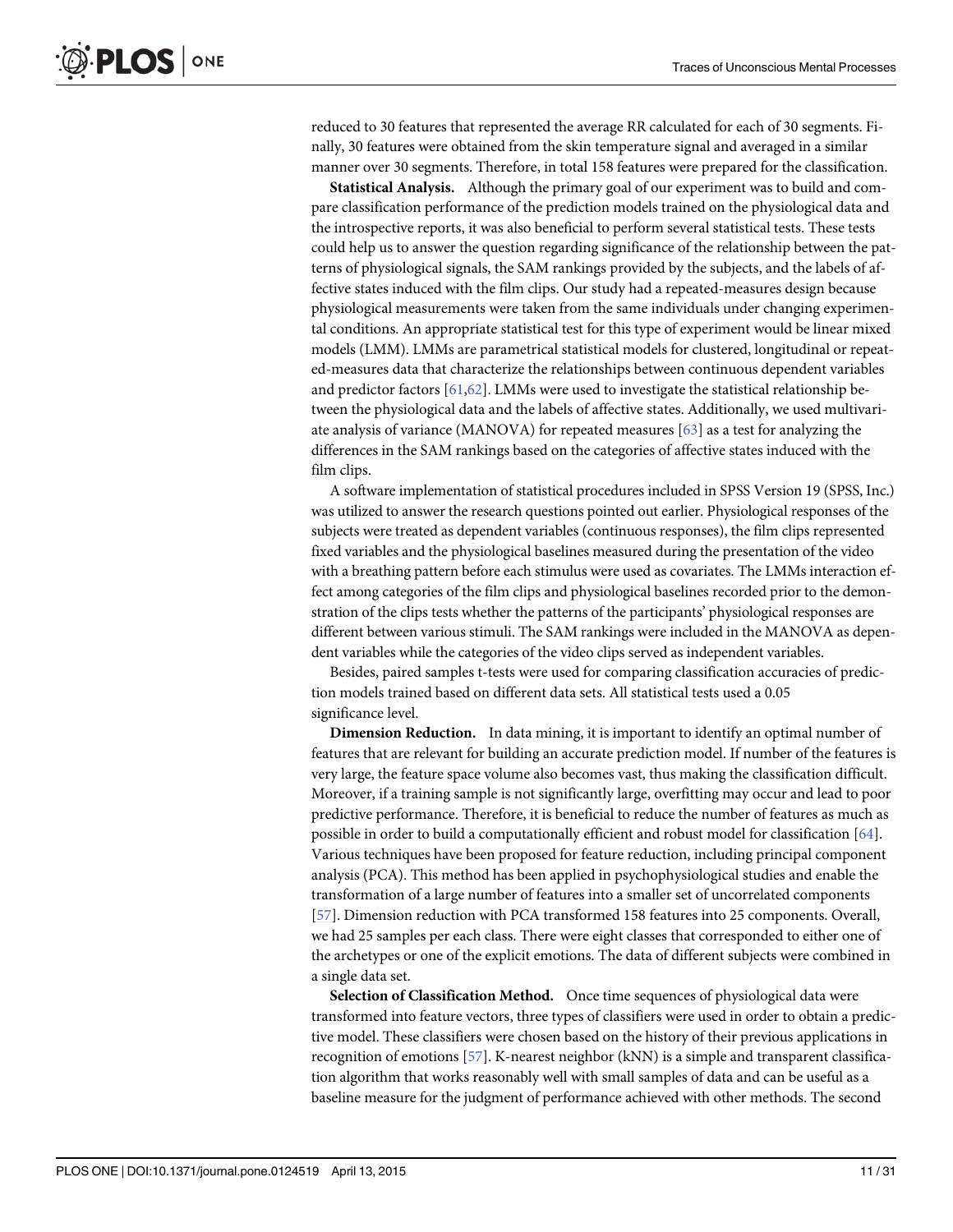<span id="page-11-0"></span>



selected classifier was naïve Bayes, which builds a probabilistic model based on training data and then assigns each feature vector to a particular class. The third classification method was linear discriminant analysis (LDA). This algorithm is transparent, meaning its results can easily be understood and interpreted by humans and it is easy to implement [[57](#page-29-0)]. In order to ensure that a classification algorithm is not trained and tested on the same data set, a cross-validation technique was employed. We chose leave-one-out cross-validation because it provides an accurate assessment of the classification rate.

## **Results**

The main goal of this study was to evaluate how archetypal experiences of people are reflected in introspective reports and patterns of physiological activations. The features extracted from ECG, skin conductance, respiration and skin temperature recordings were arranged to form two data sets: one with the data for the explicit emotions, another with the data related to the archetypal experiences. All the data collected during this study was made publicly available online [[65](#page-29-0)]. Moreover, several plots that demonstrate mean values and 95 percent confidence intervals of the physiological signals are presented on Figs  $3-12$  $3-12$ . The mean values and confidence intervals were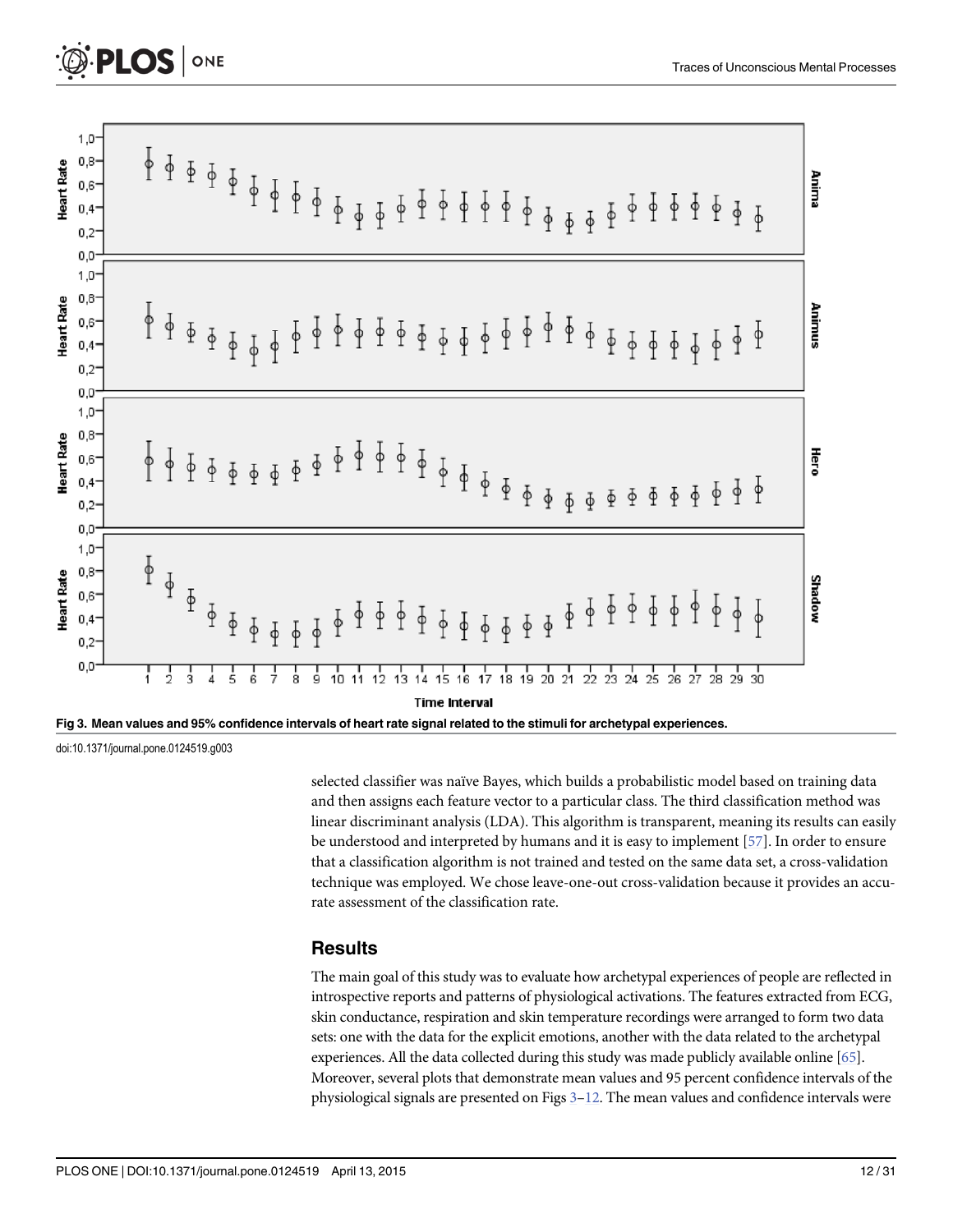<span id="page-12-0"></span>

| 30<br>28<br>29<br>25<br>26<br>27                                               |                 |
|--------------------------------------------------------------------------------|-----------------|
| Shadow<br>$\phi$<br>φ<br>φ<br>φ<br>φ                                           |                 |
| ₩ero<br>$\frac{1}{2}$<br>$\Phi$ $\Phi$ $\Phi$ $\Phi$                           |                 |
| $\phi$ $\phi$ $\phi$<br>$\frac{1}{2}$<br>$\frac{1}{2}$<br>$\frac{1}{\sqrt{2}}$ |                 |
|                                                                                |                 |
|                                                                                | Anima<br>Animus |

Fig 4. Mean values and 95% confidence intervals of skin conductance level (SCL) related to the stimuli for archetypal experiences.

calculated using data of all the participants who watched a particular film clip. Descriptive statistics for the SAM ratings provided by the participants is presented in Tables  $2$  and  $3$  below.

#### Statistical Analysis

The statistical analysis was performed separately for each of the physiological signals monitored during the study. The primary goal of this analysis was to answer the question whether the mental experiences of the participants elicited with the film clips had a significant effect on the patterns of their physiological signals. First, LMMs were fit to each of the data sets with the HR features. The analysis, which the HR entered as a dependent variable, demonstrated a significant relation between the HR features and the interaction of the film clips' categories and the HR baselines for both data sets: the explicit emotions data set,  $[F(3, 346.962) = 2.805,$  $p = 0.040$ ] and the archetypal experiences data set [F(3, 556.462) = 5.605, p = 0.001]. Next, we performed the same statistical tests for the SCL and SCR signals. The results indicated that there was a significant relation between the categories of the film clips and the SCL data points for the explicit emotions data set  $[F(3, 1263.444) = 14.634, p < 0.001]$  and the archetypal experiences data set [F(3, 1971.300) = 18.049,  $p < 0.001$ ]. Similar findings were obtained for the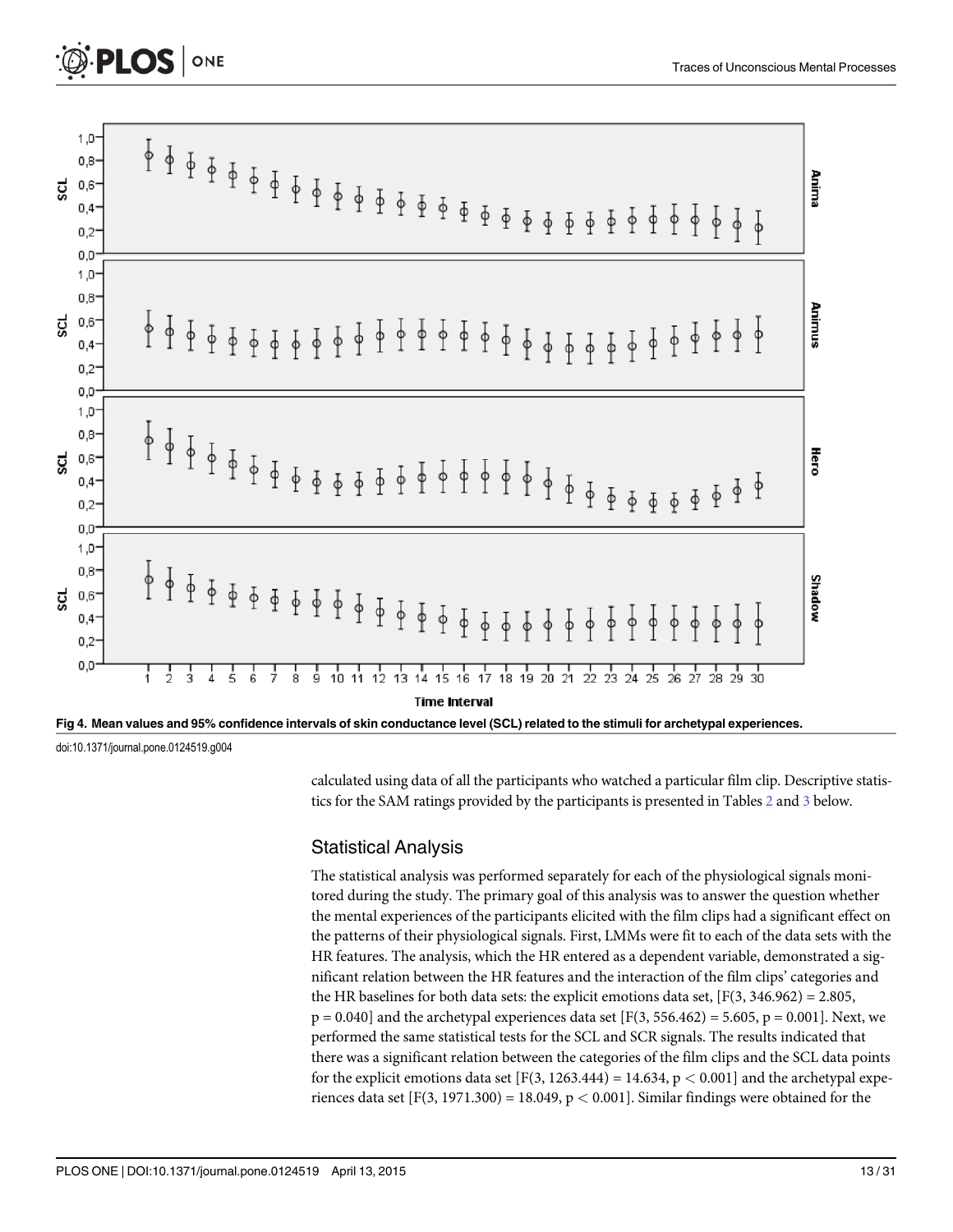

Fig 5. Mean values and 95% confidence intervals of skin conductance response (SCR) related to the stimuli for archetypal experiences. doi:10.1371/journal.pone.0124519.g005

SCR signal since the test demonstrated a significant relationship between the SCR baselines and the interaction among the category of film clips and the SCR baselines on the explicit emotions data set  $[F(3, 469.721) = 34.528, p < 0.001]$  and the archetypal data set  $[F(3, 660.484) =$ 29.718,  $p < 0.001$ ]. Then, we fit LMMs for the RR signal that was collected. The statistical analysis indicated a significant interaction effect for the explicit emotions data set [F(3, 444.367) = 4.909, p = 0.002] but not for the archetypal data set  $[F(3, 531.813) = 2.305$ , p = 0.076]. Finally, we carried out analysis with LMMs for the skin temperature data. The results related to the relationship between the dependent variable (skin temperature) and the interaction among the film clips' categories and the physiological baselines demonstrated statistical significance for both data sets: the explicit data set  $[F(3, 2035.610) = 19.997, p < 0.001]$  and the archetypal data set  $[F(3, 2941.863) = 14.992, p < 0.001]$ .

Having completed the statistical analysis of physiological data we proceeded with performing statistical tests for the SAM rankings provided by the participants. First, a MANOVA test was applied to the part of the SAM rankings related to explicit emotions. It indicated a statistically significant difference in the SAM rankings based on the category of the film clips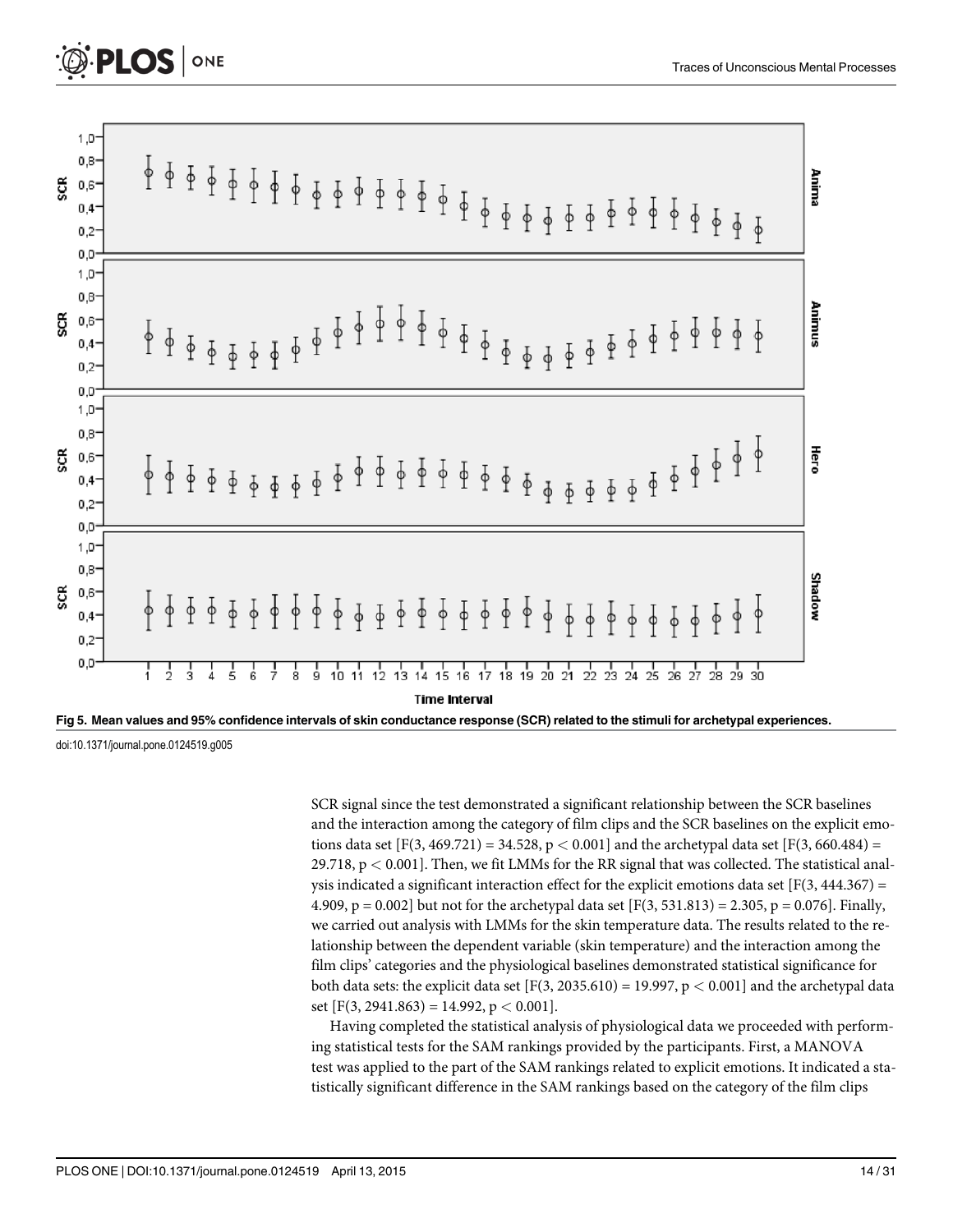<span id="page-14-0"></span>



 $[F(9, 16) = 31.804, p < 0.001$  (Wilks' Lambda)]. Similar findings were obtained for the SAM rankings related to the archetypal experiences  $[F(9, 16) = 5.755, p = 0.001$  (Wilks' Lambda)].

#### Classification

We started by training prediction models using three different classification algorithms based on physiological data prepared with the data mining techniques described earlier. Then, the analysis on each of the data sets was performed using the extracted features as attributes. The archetypes or the explicit emotions presented in the clips served as class labels.

First, the archetypal data set entered our analysis. The model constructed with the kNN method was able to correctly classify 46 percent of the left out instances. The best performance was achieved with  $k = 20$  neighbors. The k parameter was chosen heuristically. The overall accuracy of the model obtained with the naïve Bayes classifier was 55 percent. Finally, the LDA classifier was employed in building a prediction model. The obtained prediction model featured a classification rate of 53 percent, which was close to the one achieved with the naïve Bayes method. The classification results corresponding to different classification algorithms are presented using confusion matrixes in [Table 4,](#page-21-0) [Table 5](#page-22-0), and [Table 6.](#page-22-0) Each column of the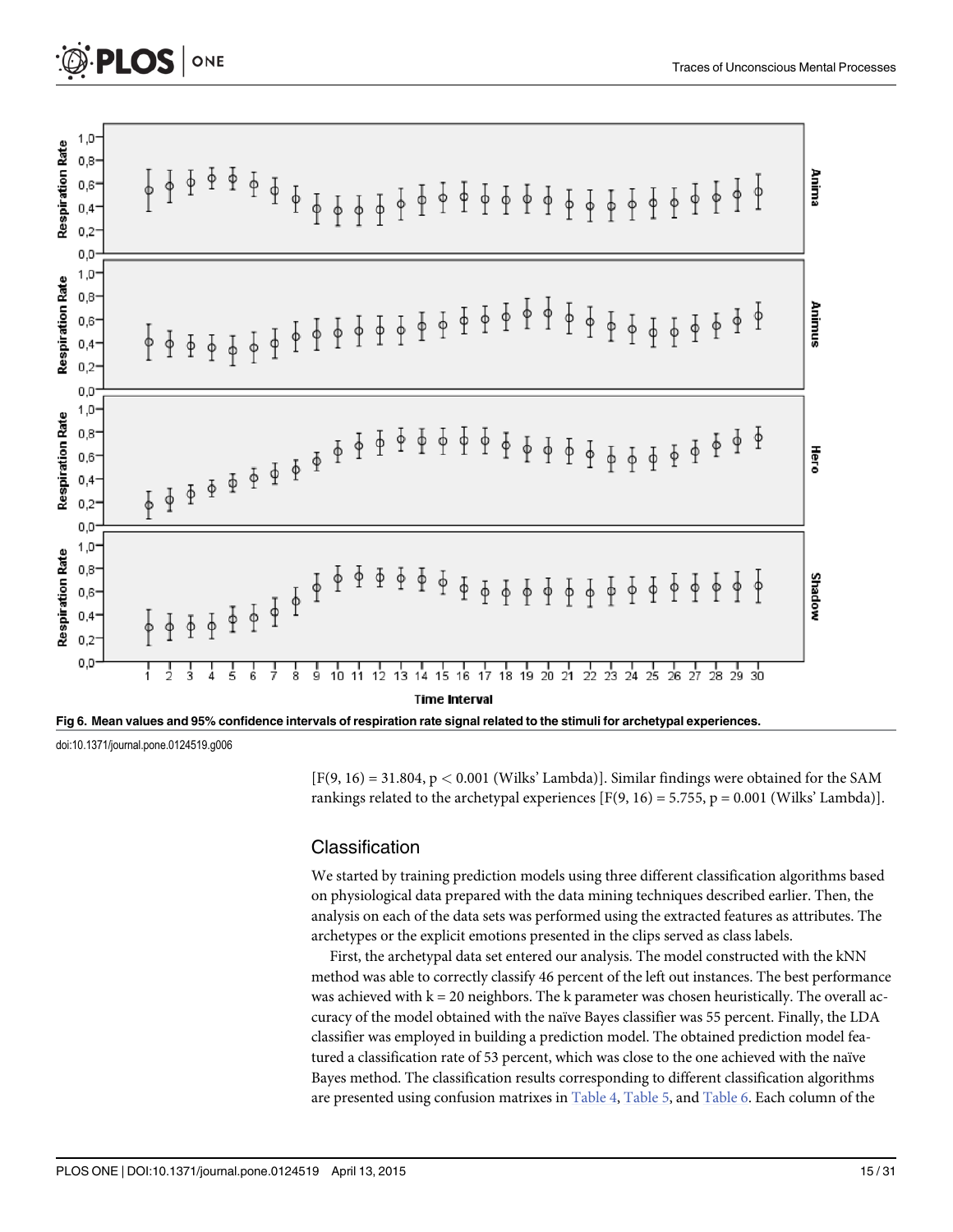<span id="page-15-0"></span>



confusion matrixes represents instances of the predicted classes. On the other hand, each row of these matrixes represents instances of the actual classes.

Next, we analyzed the data related to the explicit emotions. Our results indicated that the kNN algorithm could differentiate the emotional states with an accuracy of 42 percent ( $k = 25$ ). The naïve Bayes classifier was able to predict the emotional states presented in the film clips with an accuracy of 40 percent. Similarly, the prediction model obtained with the LDA classifier could properly classify 47 percent of the instances. The outcome of the analysis is presented in [Table 7](#page-23-0), [Table 8](#page-23-0), and [Table 9](#page-24-0) using confusion matrixes. An overview of the classification results for the archetypal experiences and the explicit emotions is presented in [Table 10](#page-24-0). The first column of this table indicates the class labels used in the classification; other columns report the recognition accuracy.

We also performed statistical comparison of the obtained classification accuracies with the chance level. For this purpose, it was necessary to break down the original data set into several groups. The power of the statistical test would be greater if the number of groups was larger. From this point of view, it would be desirable to have prediction models trained individually for each participant because this would result in the greatest number of groups. Unfortunately,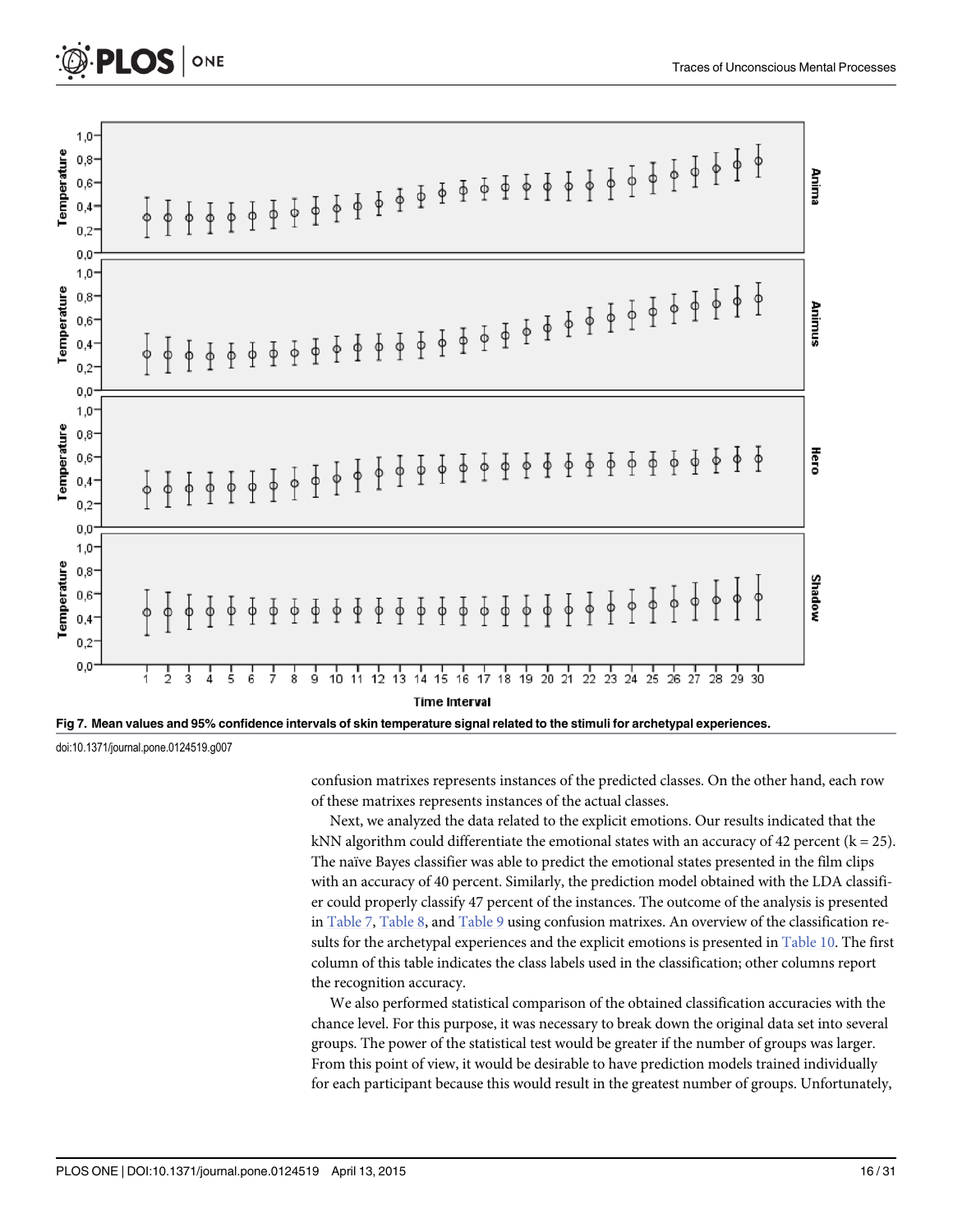<span id="page-16-0"></span>

Fig 8. Mean values and 95% confidence intervals of heart rate signal related to the stimuli for explicit emotions.

this was not possible because each of the subjects viewed only one film clip of each category, and therefore, there were no data for training individual prediction models. For this reason, it was decided to split the data set into several groups that contained three participants each. According to combinatorics, there are 2300 ways to divide 25 participants into groups of three and we resampled our data set into 2300 groups.

Then, we built prediction models for each of these groups. Since quantity of the samples contained in each of the groups was significantly limited, the prediction models were created using kNN algorithm. This classification method can work reasonable well with small samples of data [[66](#page-29-0)]. We also tried using two other algorithms introduced in the manuscript but they demonstrated classification accuracies below the chance level that clearly indicated inadequate amount of training data. Furthermore, leave-one-out cross-validation could not be used when training prediction models on small samples of data because the models were very sensitive to outliers and the validation fold could include an outlier. Therefore, we decided to set the number of folds for cross-validation equal to three.

Classification performance of the prediction models corresponding to the archetypes and the explicit emotions is presented in  $Table 11$ . As it can be seen from the table, accuracy of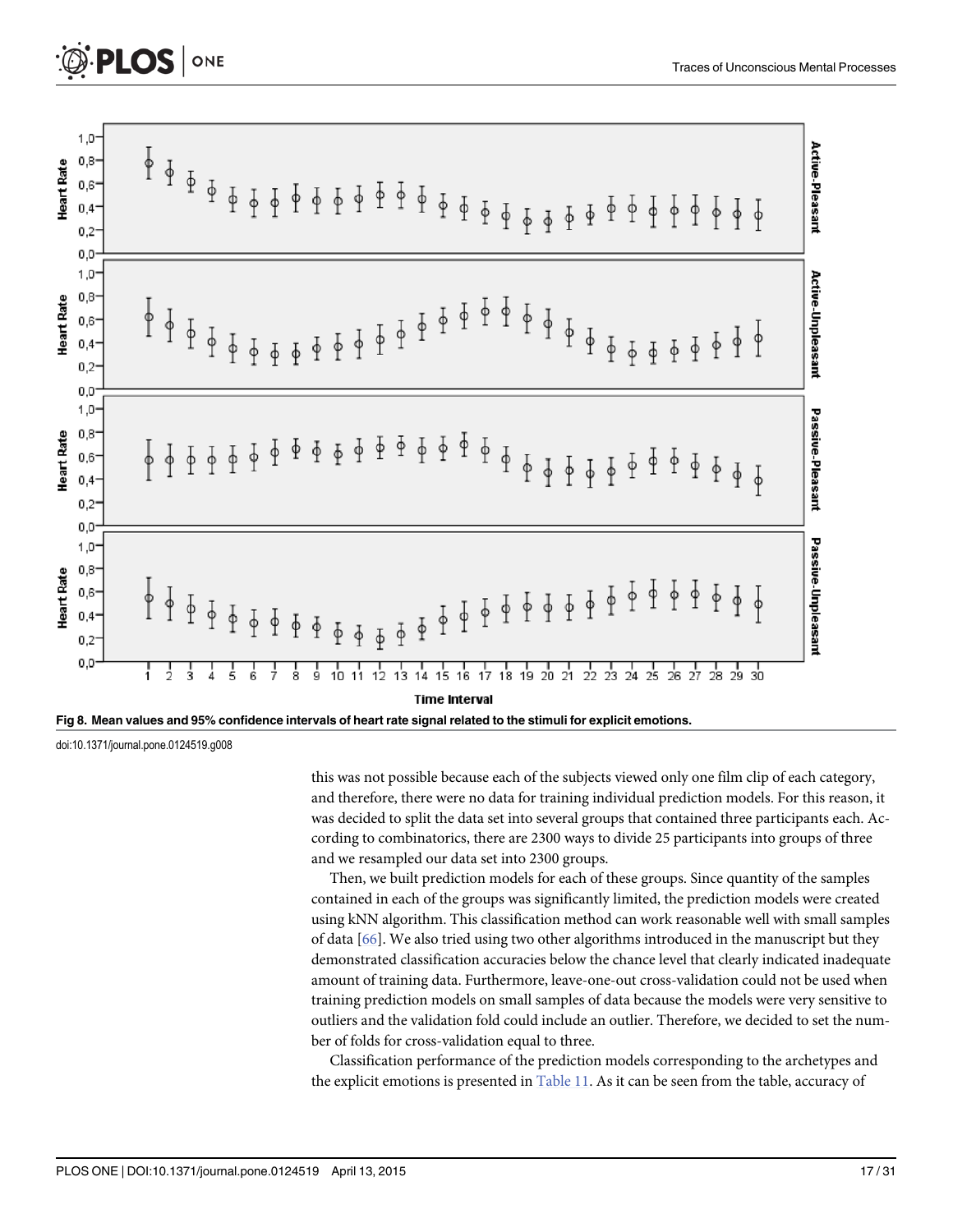



prediction models built for the small groups of participants was worse than accuracy of the model obtained for the original data set. This observation can be explained by small amount of training data (only 12 samples) available for the classification algorithm in each group of participants.

Having obtained classification results for 2300 groups of participants, paired-samples t-tests against chance level (25 percent) were performed for the archetypes and the explicit emotions. These statistical tests showed that for both types of the stimuli classification accuracies were significantly above the chance level  $\left[\frac{t(2299)}{275.038}, p < 0.001\right]$  for archetypes and  $\frac{t(2299)}{275.038}$ 73.010,  $p < 0.01$  for explicit emotions].

Moreover, we compared the results that are related to the archetypes and the explicit emotions using this data set. For this purpose, a paired-samples t-test was run where the classification accuracy corresponding to the film clips depicting different stimuli was treated as a dependent variable. The outcome of the test indicated that the film clips related the archetypal

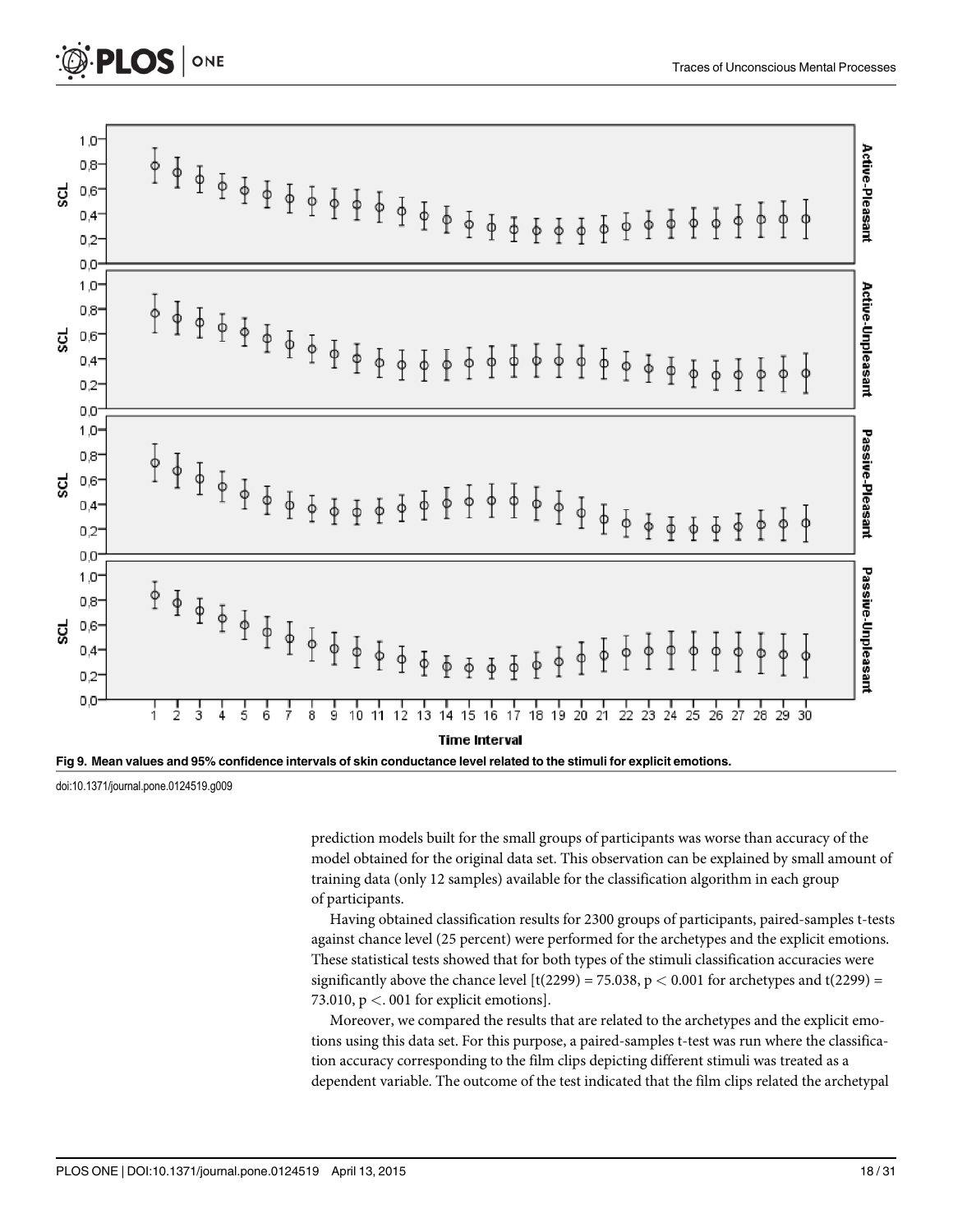<span id="page-18-0"></span>



experiences were classified with higher accuracy than the ones related to the explicit emotions  $[t(2299) = 3.215, p = 0.001].$ 

After analysis of the physiological data, we looked at the SAM ratings provided by the subjects after viewing the film clips. Their reports included information about three factors that are often used in emotion modeling: valence, arousal, and dominance. According to the dimensional theory of affect, the majority of a person's affect variability is covered by a combination of these factors [\[67\]](#page-29-0). Similarly to analysis of the physiological data, we had to train several prediction models to answer the question of how accurately the archetypal experiences and the explicit emotions could be predicted based on the participants' reports. The LDA method was used for this purpose. Analysis of the data corresponding to the archetypal clips indicated that a prediction model could achieve a classification accuracy of 33 percent. It was considerable above the chance level but could not outperform the results obtained using the physiological data. The same analysis was repeated for the explicit emotions. With the LDA classification method we could predict the explicit emotions based on the reports of the subjects with an accuracy of 51 percent. A comparison of these findings and the classification results obtained using the same method from the physiological data is presented in [Table 12.](#page-25-0)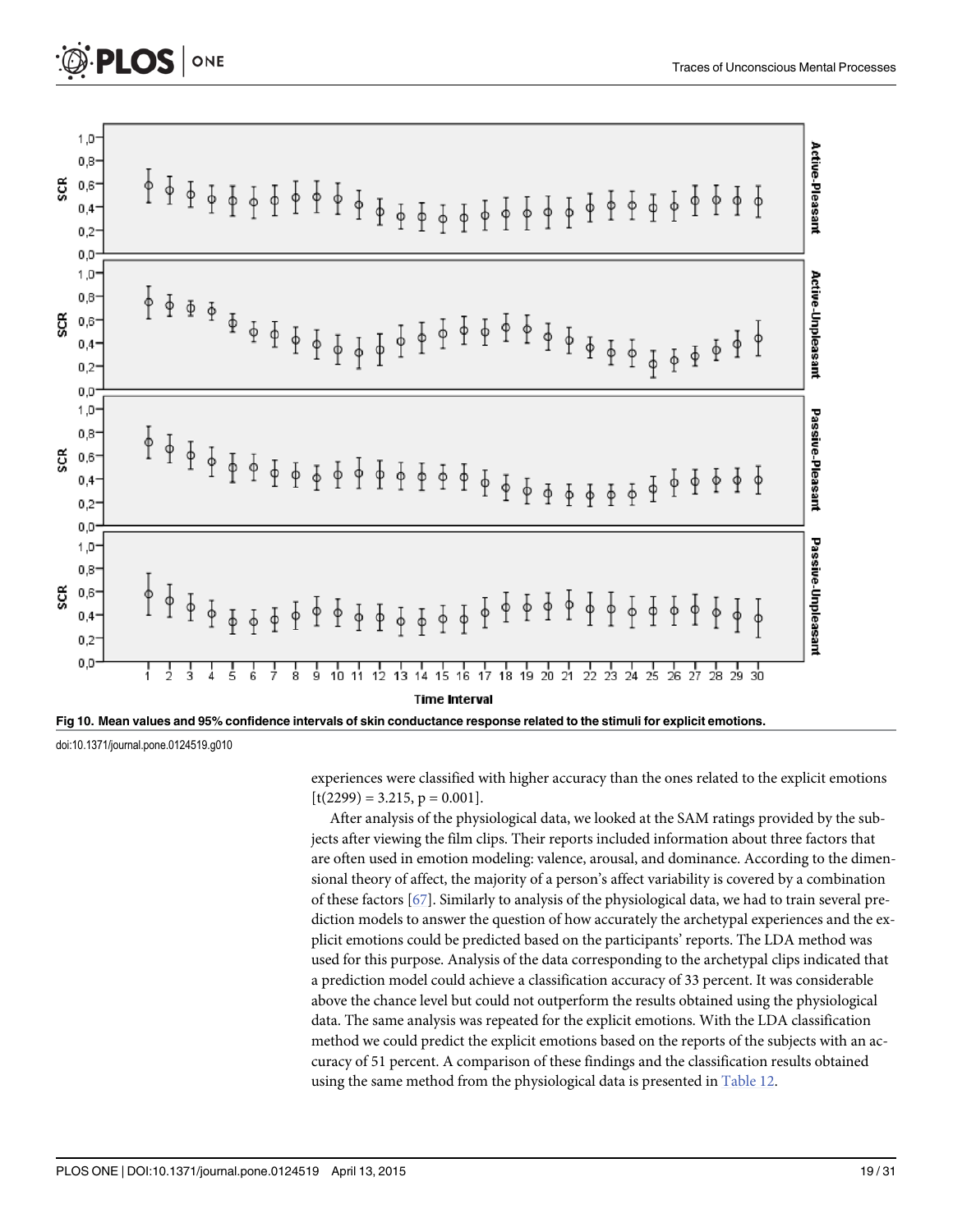



<span id="page-19-0"></span>**PLOS** | ONE

In order to test whether the physiological signals provide significantly more accurate classification results of the archetypal experiences than the introspective reports, it was necessary to again resample the original data set into 2300 groups of three participants. Classification performance of the prediction models corresponding to the physiological signals and the introspective reports is presented in [Table 13.](#page-26-0) Having obtained the classification results, a pairedsamples t-test was performed for comparing accuracy levels between the physiological data and the introspective reports. The statistical test demonstrated that prediction models trained on the physiological data had a significantly higher accuracy than the ones obtained from the selfreports  $[t(2299) = 7.174, p < 0.001]$ .

Furthermore, we statistically tested which data enabled us to train the most accurate prediction models for classifying the explicit emotions. Classification performance of prediction models for the explicit emotions is presented in [Table 14](#page-26-0). A paired-samples t-test was run for comparing accuracy of the models built using the physiological data and the introspective reports. It indicated that models based on the self-reports provided significantly higher number of correct predictions  $[t(2299) = 20.720, p < 0.001]$ .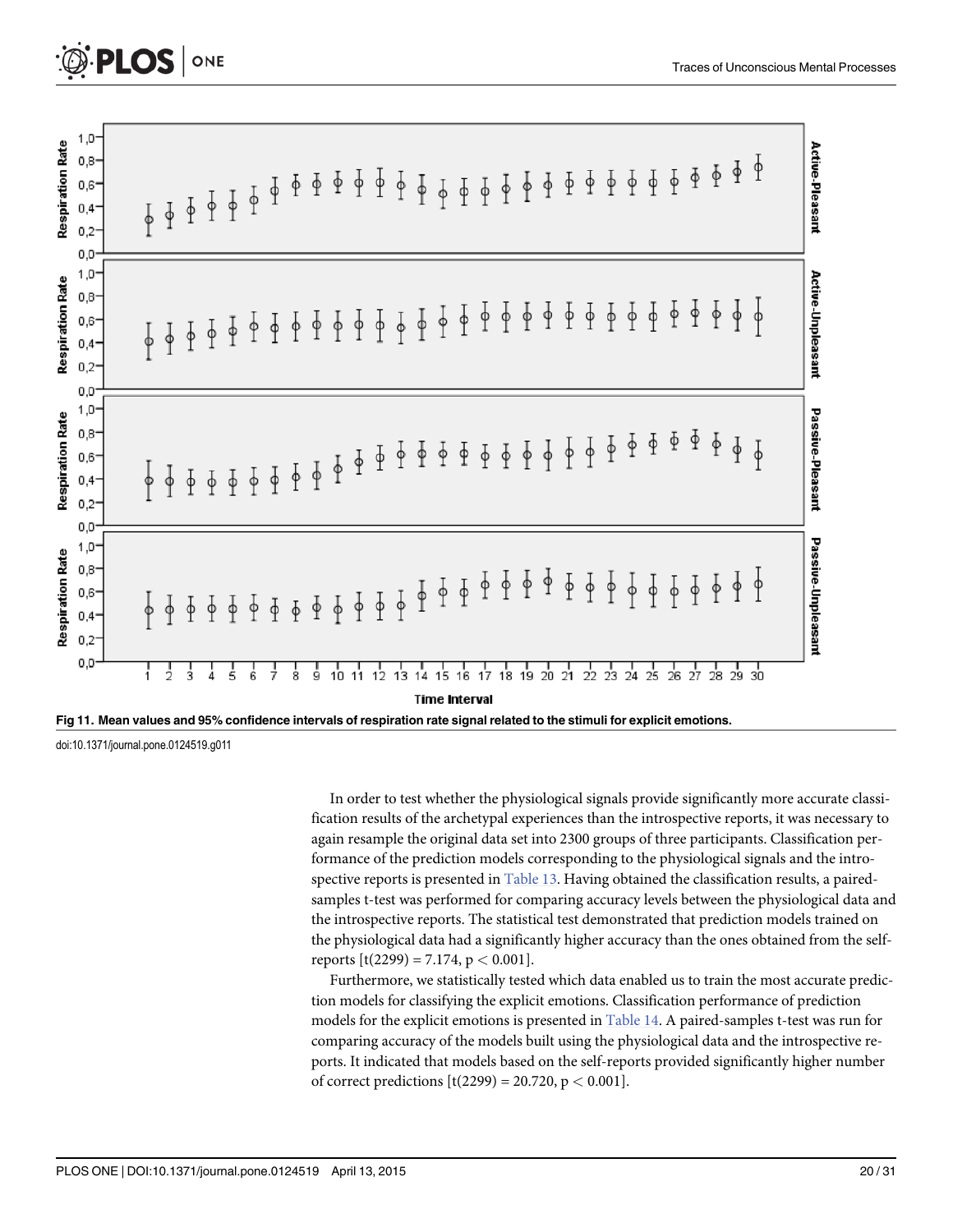<span id="page-20-0"></span>

| Temperature | $1,0^-$<br>0,8-<br>$0,6^-$<br>$0,4-$<br>$0,2-$<br>0,0   |        | ↟              | ↟             |               | $\frac{1}{6}$ | $\frac{1}{6}$ | $\frac{1}{2}$        | $\frac{1}{2}$ | $\Phi$        | $\Phi$        |        |        |               |               |               |                            |               |                                    |               |               | $\frac{1}{2}$                                           | $\frac{1}{4}$ | $\frac{1}{6}$ | ł             | ₫             | ∮             | ₫             | ∲             | $\frac{1}{2}$ | $\frac{1}{\phi}$     | Active-Pleasant    |
|-------------|---------------------------------------------------------|--------|----------------|---------------|---------------|---------------|---------------|----------------------|---------------|---------------|---------------|--------|--------|---------------|---------------|---------------|----------------------------|---------------|------------------------------------|---------------|---------------|---------------------------------------------------------|---------------|---------------|---------------|---------------|---------------|---------------|---------------|---------------|----------------------|--------------------|
| Temperature | $1,0-$<br>$0,8-$<br>$0,6-$<br>$0,4-$<br>$0,2-$          | φ      | φ              | φ             | $\frac{1}{6}$ | $\frac{1}{2}$ | $\frac{1}{6}$ | $\frac{1}{\sqrt{2}}$ | $\frac{1}{2}$ | $\frac{1}{2}$ |               |        |        |               |               |               |                            |               |                                    |               |               | $\frac{1}{2}$ $\frac{1}{2}$ $\frac{1}{2}$ $\frac{1}{2}$ |               |               |               | $\Phi$        | $\frac{1}{6}$ | $\frac{1}{2}$ | $\frac{1}{6}$ | $\frac{1}{6}$ | $\frac{1}{2}$        | Active-Unpleasant  |
| Temperature | 0,0<br>$1,0-$<br>0,8-<br>0,6-<br>$0,4-$<br>$0,2^-$      |        | $\hat{I}$      | ↑             | ↥             | ↟             | ↟             | $\frac{1}{2}$        | $\frac{1}{2}$ | ł             | $\frac{1}{2}$ | $\Phi$ | $\Phi$ |               |               |               |                            |               | $\Phi$ $\Phi$ $\Phi$ $\Phi$ $\Phi$ | $\Phi$        | $\Phi$        | $\Phi$                                                  | $\frac{1}{2}$ | $\frac{1}{2}$ | ł             | ф             | ф             | ф             | φ             |               |                      | Passive-Pleasant   |
| Temperature | 0,0<br>$1,0^-$<br>$0,8-$<br>$0,6-$<br>$0,4-$<br>$0,2^-$ | $\phi$ | $\frac{1}{6}$  | $\frac{1}{2}$ | $\frac{1}{2}$ | $\frac{1}{4}$ | $\frac{1}{2}$ |                      |               |               |               |        |        | $\frac{1}{2}$ | $\frac{1}{4}$ | $\frac{1}{2}$ | $\frac{1}{2}$              | $\frac{1}{4}$ | $\frac{1}{2}$                      | $\frac{1}{6}$ | $\frac{1}{2}$ | $\frac{1}{2}$                                           |               | $\frac{1}{2}$ | $\frac{1}{3}$ | $\frac{1}{4}$ | $\frac{1}{2}$ | $\frac{1}{2}$ | $\frac{1}{6}$ | $\frac{1}{2}$ | $\frac{1}{\sqrt{2}}$ | Passive-Unpleasant |
|             | 0,0                                                     |        | $\overline{c}$ | 3             | 4             | ś             | 6             | 7                    | 8             | 9             | 10            | 11     | 2      | 13            | 14            | 15            | 16<br><b>Time Interval</b> | 17            | 18                                 | 19            | 20            | 21                                                      | 22            | 23            | 24            | 25            | 26            | 27            | 28            | 29            | 30                   |                    |



## **Discussion**

According to Jung, people share certain impersonal traits, which do not develop individually but are inherited and universal. He introduced the concept of archetypes in order to describe the contents of the unconscious psyche. While it is not clear whether Jungian model is valid, the notion of archetypes found applications in various areas of psychological science. In this

#### [Table 2.](#page-12-0) Descriptive statistics for the SAM ratings related to the stimuli for archetypal experiences.

|         |       | Anima     |           |       | Animus |           |       | Hero  |           |       | <b>Shadow</b> |           |  |
|---------|-------|-----------|-----------|-------|--------|-----------|-------|-------|-----------|-------|---------------|-----------|--|
|         | Mean  | <b>SE</b> | <b>SD</b> | Mean  | SE     | <b>SD</b> | Mean  | SE    | <b>SD</b> | Mean  | SE            | <b>SD</b> |  |
| Arousal | 5.320 | 0.304     | .520      | 6.400 | 0.379  | 1.893     | 5.720 | 0.354 | 1.768     | 6.080 | 0.416         | 2.080     |  |
| Valence | 5.880 | 0.318     | .590      | 3.680 | 0.304  | .520      | 4.520 | 0.421 | 2.104     | 5.000 | 0.424         | 2.121     |  |
| Control | 5.560 | 0.404     | 2.022     | 4.360 | 0.424  | 2.119     | 6.040 | 0.438 | 2.189     | 5.08  | 0.458         | 2.290     |  |

The SAM ratings were measured on the scale from 1 to 9. SE: Standard Error; SD: Standard Deviation.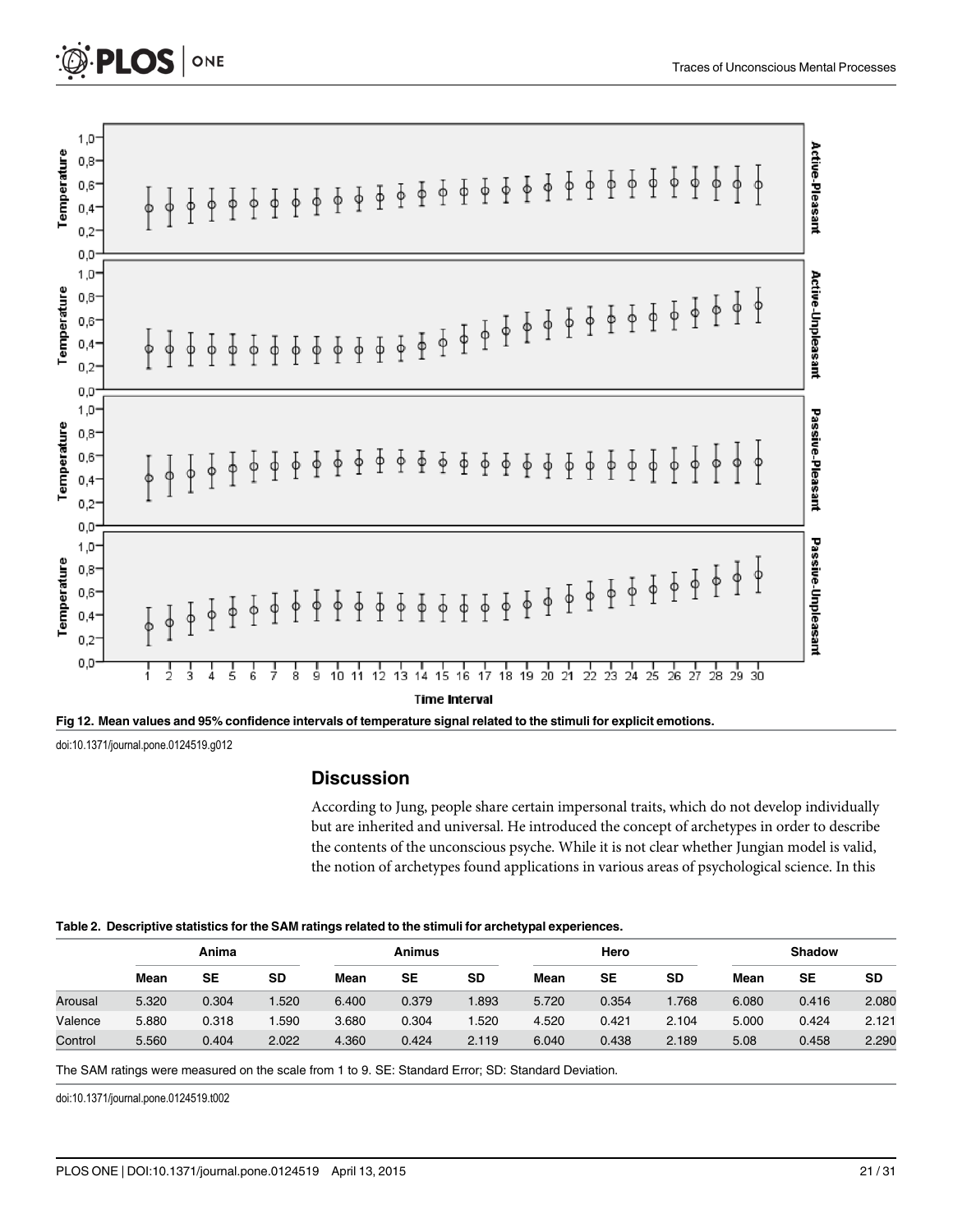|         |       | <b>Active-Pleasant</b> |           |       | <b>Active-Unpleasant</b> |       | <b>Passive-Pleasant</b> |       |       |       | Passive-Unpleasant |           |
|---------|-------|------------------------|-----------|-------|--------------------------|-------|-------------------------|-------|-------|-------|--------------------|-----------|
|         | Mean  | SE                     | <b>SD</b> | Mean  | SE                       | SD    | Mean                    | SE    | SD    | Mean  | SE                 | <b>SD</b> |
| Arousal | 4.160 | 0.502                  | 2.511     | 6.600 | 0.473                    | 2.363 | 4.360                   | 0.538 | 2.691 | 4.120 | 0.514              | 2.571     |
| Valence | 7.400 | 0.294                  | 1.472     | 3.040 | 0.344                    | 1.719 | 8.320                   | 0.150 | 0.748 | 4.840 | 0.415              | 2.075     |
| Control | 6.640 | 0.351                  | .753      | 3.160 | 0.489                    | 2.444 | 7.200                   | 0.332 | .658  | 4.640 | 0.428              | 2.139     |

#### <span id="page-21-0"></span>[Table 3.](#page-12-0) Descriptive statistics for the SAM ratings related to the stimuli for explicit emotions.

The SAM ratings were measured on the scale from 1 to 9. SE: Standard Error; SD: Standard Deviation.

doi:10.1371/journal.pone.0124519.t003

study, a comparison of two approaches for identification of archetypes in human experience was carried out: introspective reports and physiological measures.

## Physiological Measures

A number of statistical tests were run on the collected data. Their outcomes gave evidence of a significant relationship between some of the physiological signals and the psychological conditions of the subjects. Furthermore, the results of our experiment demonstrated that prediction models constructed with established data mining techniques and trained on the physiological data of the subjects achieved average classification accuracy. The models were obtained with three different classification methods (kNN, naïve Bayes, and LDA) featuring classification rates from 46 percent to 55 percent for the archetypal experiences. Explicit emotions could be recognized with an accuracy ranging from 40 percent to 47 percent. It is difficult to compare the results related to the archetypal experiences with the state of the art because we are aware of only two studies that examined them from the psychophysiological perspective. An experiment reported by Ivonin, et al. [[68\]](#page-29-0) could be considered as an exception but it only documented physiological reactions to one archetype. Therefore, the comparison is problematic. Another study by Ivonin, et al. [\[69\]](#page-29-0) reported higher accuracies of predicting archetypal experiences but it used within-subjects models for classification, and moreover, fell short in conducting statistical comparison of classification accuracies obtained for different conditions. In order to have a relative benchmark, the results obtained for the explicit emotions can be set against previous studies that dealt with recognition of affect. Based on the review provided in [[57](#page-29-0)], the predictive power of our models is on par with affect recognition studies in terms of classification accuracy. There are studies where higher accuracies have been reported, for instance in [\[70](#page-29-0)–[72\]](#page-29-0) researchers were able to achieve classification precision of up to 97.4 percent. While we acknowledge their accomplishments, it is necessary to take into account two types of limitations that seem to exist in these studies. First, the classification may be subject-dependent, meaning that recognition algorithms are trained and optimized to perform well with physiological data from a particular person. Second, the number of psychological states, which are predicted, is generally smaller than five. In fact, the greatest accuracy was obtained for the classification of only three affective states. However, the more classes need to be predicted, the

|                             | - -   |        |      |        |
|-----------------------------|-------|--------|------|--------|
| Classified as $\rightarrow$ | Anima | Animus | Hero | Shadow |
| Anima                       |       |        |      |        |
| Animus                      |       |        | 10   |        |
| Hero                        |       |        | 18   |        |
| Shadow                      |       |        | 10   |        |

[Table 4.](#page-14-0) Confusion matrix of kNN classifier on the archetypal data set.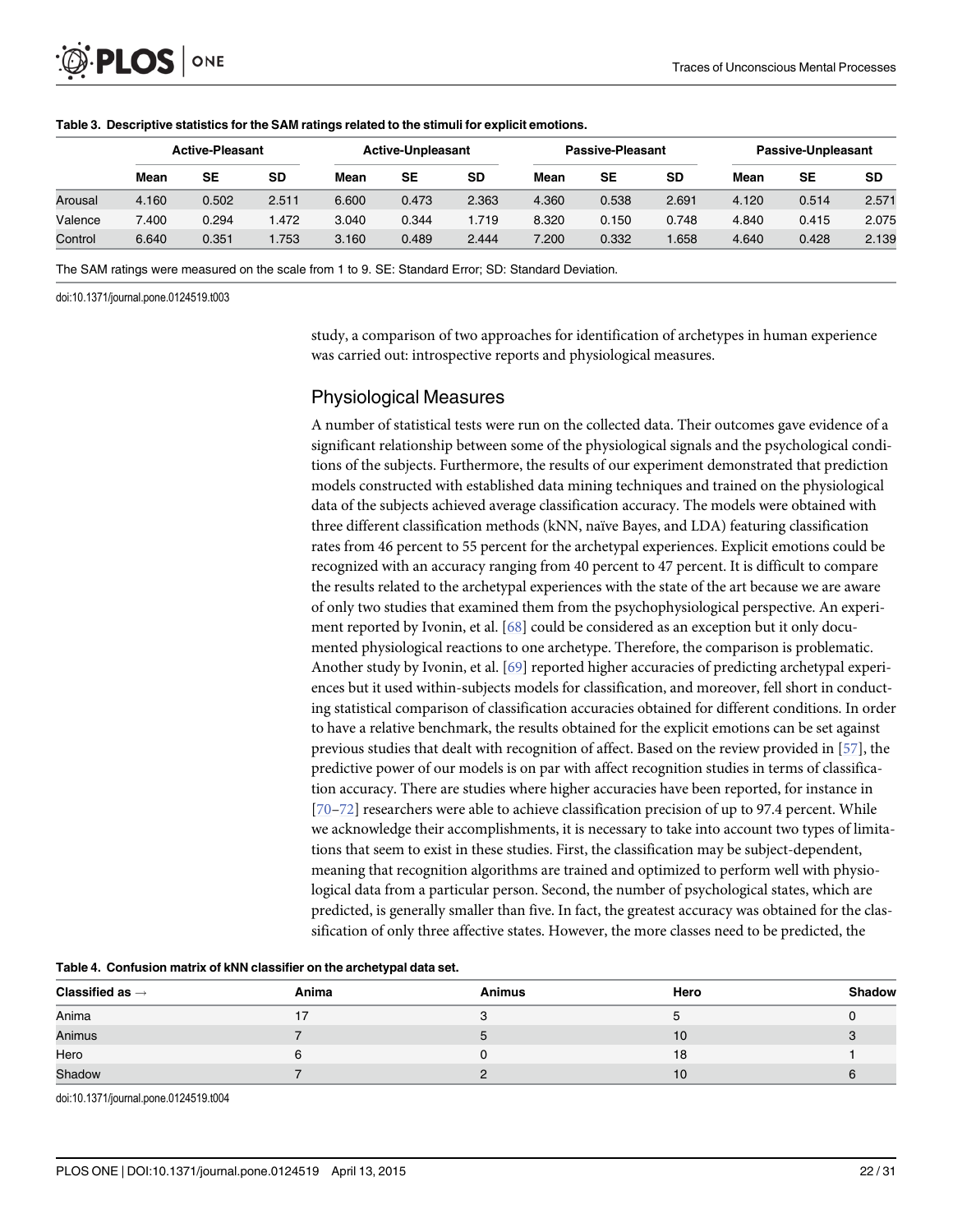<span id="page-22-0"></span>

| Classified as $\rightarrow$ | Anima | <b>Animus</b> | Hero | <b>Shadow</b> |
|-----------------------------|-------|---------------|------|---------------|
| Anima                       | 14    |               |      |               |
| Animus                      |       | 13            |      |               |
| Hero                        |       | n.            | 15   |               |
| Shadow                      |       |               |      |               |

#### [Table 5.](#page-14-0) Confusion matrix of Naïve Bayes classifier on the archetypal data set.

doi:10.1371/journal.pone.0124519.t005

more difficult the classification problem becomes. For example, in the case of two classes, accuracy of 50 percent is attained simply by chance, while in a situation with four classes the chance level is 25 percent.

Prior to the experiment, one of our concerns was that in both film clips and real life other factors may strongly influence emotional arousal and valence. Moreover, these effects may be sufficient to complicate recognition of the archetypal experiences with competing signals, i.e., we expected there to be a significant potential for confusion of the recognizer when confronted with variable emotional states. It also bears emphasis that emotioninfluencing stimuli are likely more prevalent in day-to-day experience than archetypeinducing stimuli.

Based on our observations, one could conclude that this concern was not justified. It seems that each of the archetypes triggered a recognizable pattern of affective and cognitive reactions in the participants. These reactions led to activations in autonomic nervous systems of the subjects that were captured with the physiological sensors. Naturally, a superposition of the affective and cognitive responses forming an archetypal experience and other affective states could occur. Moreover, it is reasonable to assume that such overlays had place while the subjects were watching the film clips during this experiment, and from our point of view, they could not be avoided. This is likely one of the reasons why the classifier could not achieve accuracy higher than 55 percent. An important observation is that although the recognizers had to deal with competing signals, the performance was still significantly better than a chance level. This finding was confirmed by the statistical test executed on the original data set resampled into groups of three participants.

Overall, the experimental findings suggest a positive relationship between physiological responses of the subjects and the induced archetypal experiences. It was confirmed with a number of statistical tests, and moreover, we were able to train prediction models that differentiated between four archetypes with an accuracy of up to 55 percent. Prior to the study, we expected that classification performance would not be very high due to the complex and multidimensional nature of archetypal experiences. An interesting finding is that higher prediction accuracy was obtained for the archetypal data set comparing to the explicit emotions data set. One may propose a hypothesis that the archetypes were classified more accurately than the explicit emotions because, by definition, they elicit cognitive and affective activations that tend to be universal across the population. On the other hand, the explicit emotions are more subject-

| Classified as $\rightarrow$ | Anima | <b>Animus</b> | Hero | <b>Shadow</b> |
|-----------------------------|-------|---------------|------|---------------|
| Anima                       | 14    |               |      |               |
| Animus                      |       |               |      |               |
| Hero                        |       |               | 19   |               |
| Shadow                      |       |               |      |               |

[Table 6.](#page-14-0) Confusion matrix of LDA classifier on the archetypal data set.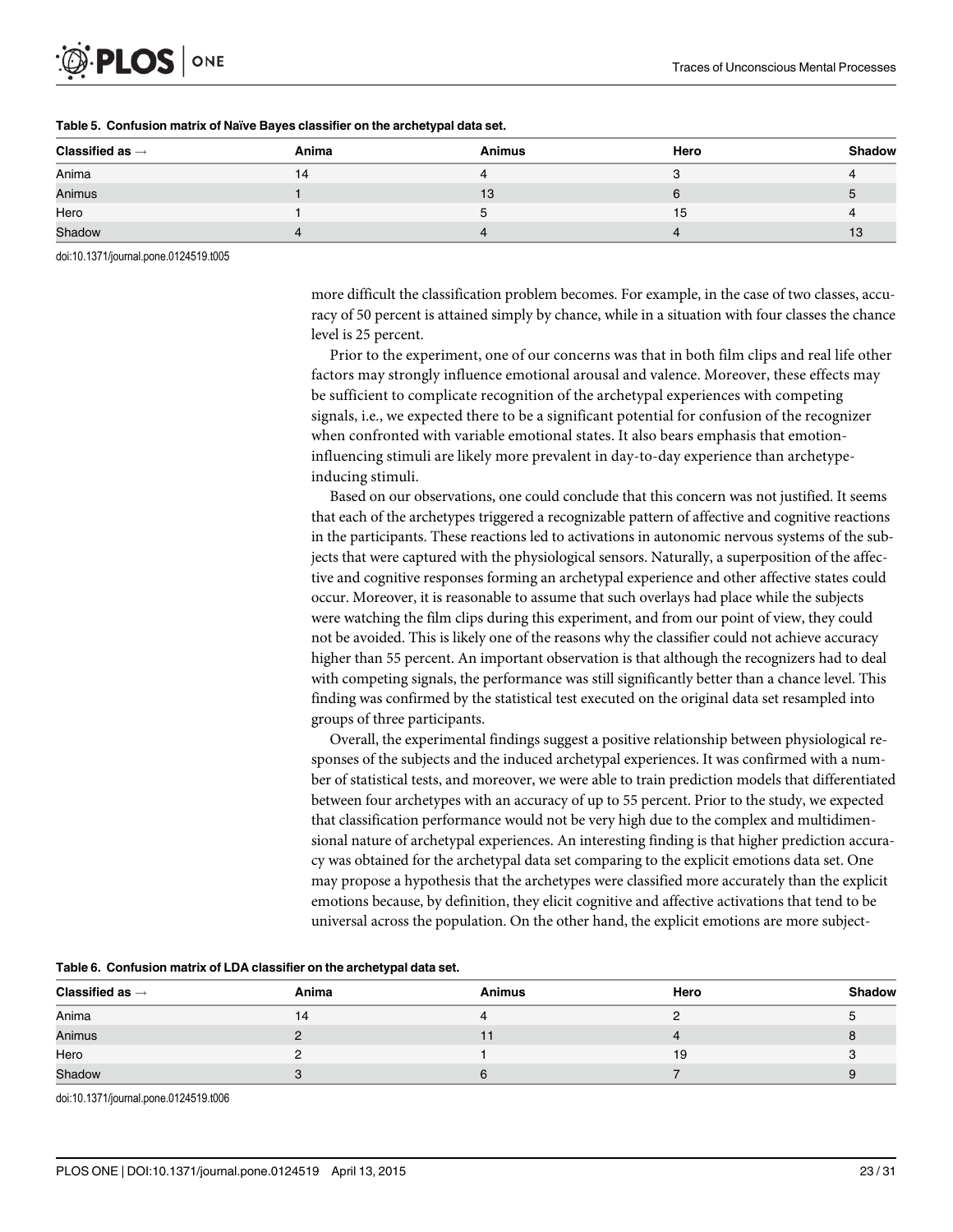| Classified as $\rightarrow$ | A-P | A-U | P-P | P-U |
|-----------------------------|-----|-----|-----|-----|
| A-P                         | 18  |     | З   |     |
| A-U                         |     | 15  | 3   |     |
| $P-P$                       |     |     | 6   |     |
| $P-U$                       | 10  |     |     | 3   |

<span id="page-23-0"></span>[Table 7.](#page-15-0) Confusion matrix of kNN classifier on the explicit emotions data set.

A-P: Active-Pleasant; A-U: Active-Unpleasant; P-P: Passive-Pleasant; P-U: Passive-Unpleasant.

doi:10.1371/journal.pone.0124519.t007

dependent and considerably vary due to personality differences. Moreover, this observation was statistically confirmed with a paired-samples t-test on 2300 subsets obtained from the original pool of physiological data.

Another finding related to the archetypal experiences was that classification models trained based on the physiological signals demonstrated significantly better accuracy than the models built on the introspective reports. A possible explanation for this observation could be that the subjects were not fully aware of unconscious emotions elicited with the archetypal film clips, and therefore, did not report them correctly via the self-reports. This hypothesis is supported by the fact that prediction models obtained from the introspective reports performed significantly more precise classification of the explicit emotions than the ones trained using the physiological data.

#### Introspective Reports

Besides recording physiological responses of the subjects, after every film clip we asked them to provide reports about their feelings by means of the SAM ratings. As it turns out from our analysis (see [Table 10](#page-24-0)), in case of the archetypal data set, the classifiers trained on the SAM data demonstrated poorer accuracy in comparison to the classifiers built based on the physiological recordings. An opposite observation was discovered with regard to the explicit emotions data set: the classifiers trained on the SAM data performed considerably better that the ones built using the physiological data. Further analysis of our results reveals that the subjects were capable to consciously differentiate the explicit emotions substantially better than the archetypal experiences. In the framework of Jung this finding seems reasonable. Indeed, if the participants were unaware of the archetypal nature of the demonstrated stimuli, how would they be able to consciously report about it? It appears that in these settings their unconscious minds responded to the presentation of the film clips and led to psychophysiological reactions of particular patterns. Another explanation for this finding is that the SAM tool may be better suited for capturing information about explicit emotions rather than complexes of emotions related

|  |  | Table 8. Confusion matrix of Naïve Bayes classifier on the explicit emotions data set. |  |
|--|--|----------------------------------------------------------------------------------------|--|
|  |  |                                                                                        |  |

| Classified as $\rightarrow$ | A-P | A-U | $P-P$ | P-U |
|-----------------------------|-----|-----|-------|-----|
| A-P                         | 16  | 4   |       |     |
| A-U                         |     | 13  | b     | 3   |
| $P - P$                     | 6   |     | 6     | 6   |
| P-U                         |     |     |       | 5   |
|                             |     |     |       |     |

A-P: Active-Pleasant; A-U: Active-Unpleasant; P-P: Passive-Pleasant; P-U: Passive-Unpleasant.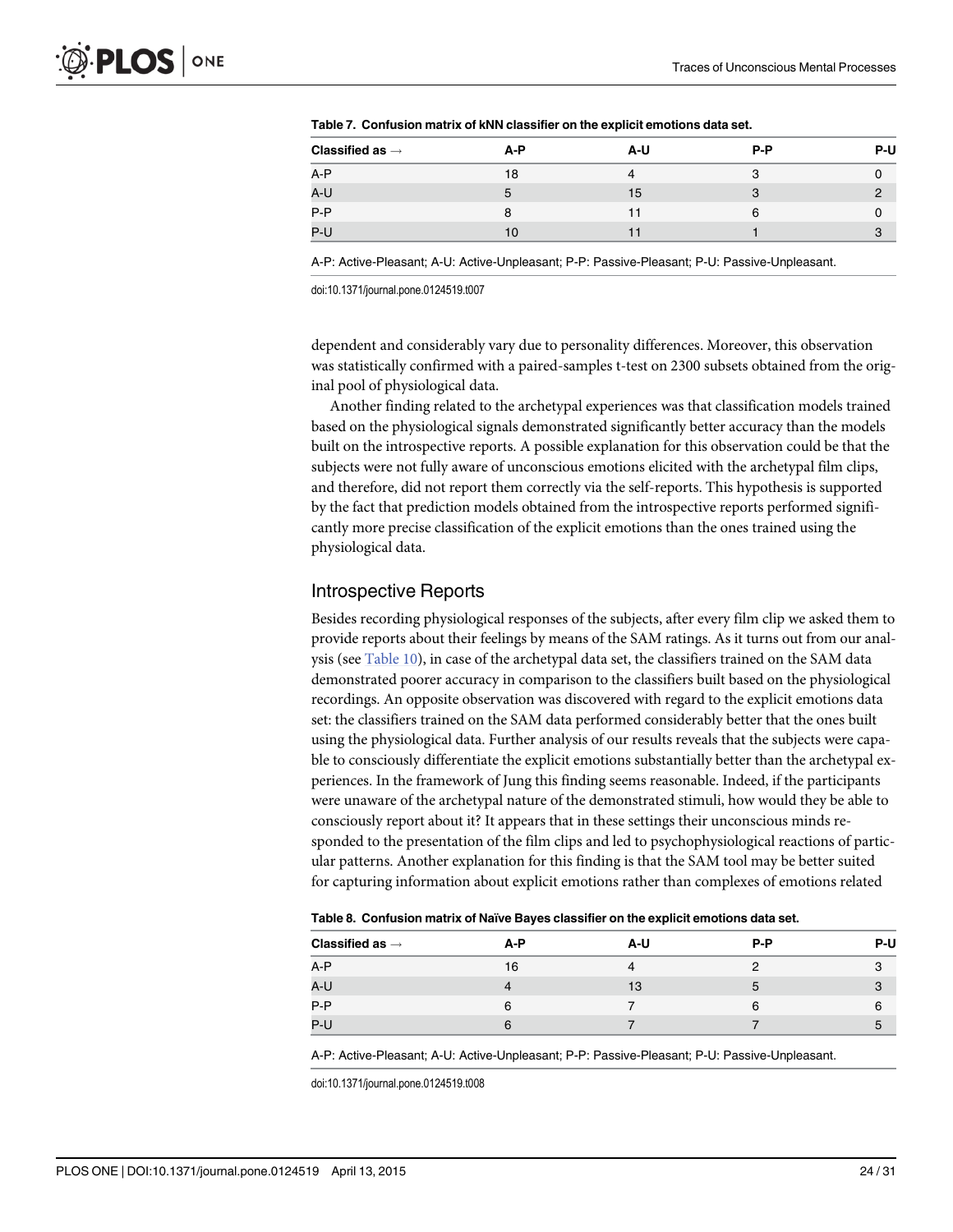| Classified as $\rightarrow$ | A-P          | A-U | $P-P$ | P-U |
|-----------------------------|--------------|-----|-------|-----|
| A-P                         |              |     | З     |     |
| A-U                         | $\mathbf{b}$ |     |       |     |
| $P-P$                       |              | 5   | 15    |     |
| P-U                         | .h           | 5   | ຈ     | 12  |

<span id="page-24-0"></span>[Table 9.](#page-15-0) Confusion matrix of LDA classifier on the explicit emotions data set.

A-P: Active-Pleasant; A-U: Active-Unpleasant; P-P: Passive-Pleasant; P-U: Passive-Unpleasant.

doi:10.1371/journal.pone.0124519.t009

to archetypes. Still, the SAM ratings seem to be one of the best available instruments for collection of the subjects' feedback in the settings of our study because we are not aware of any tools designed specifically for archetypal experiences. While existing techniques for uncovering unconscious meaning (e.g., implicit association tests  $[73]$  or the forced metaphor elicitation technique [\[74\]](#page-30-0)) may facilitate different experimental findings, they would have to be adjusted according to the design of this experiment and be focused on archetypes. These adjustments represent a research question on its own, and for this reason, we preferred to use only well-established SAM technique in our study.

## Archetypal Stimuli

An important aspect of this study was the selection of stimuli that were capable of inducing archetypal experiences. Film clips were found to be the most suitable media type for this purpose. Our method for the selection and confirmation of the validity of the archetypal stimuli took into account three principal aspects.

First, according to Rottenberg et al. [[39](#page-28-0)], validation of film clips on the basis of self-reported emotional ratings is a significantly limited approach because even the most robust self-reported norms provide no guarantee that a film will elicit the desired emotional experience. In case of the films with archetypal appearances, it was reasonable to expect even less benefit in the application of this approach.

For this reason, it was decided to approach the problem of selecting and validating the archetypal stimuli in a qualitative manner. We contacted one of the most competent research organizations that specialize in the archetypal symbolism: The Archive for Research in Archetypal Symbolism (ARAS) associated with The C.G. Jung Institute of San Francisco. The film clips were then evaluated by a group of four experts from this organization. A pool of the film clips obtained through this collaboration was used in the present study.

Second, we applied the principle of triangulation [[75\]](#page-30-0) in order to increase the probability that the film clips elicit the expected archetypal experience. Healey [\[76](#page-30-0)] illustrated that the triangulation of multiple sources of information leads to a better set of affective labels. In this study, we combined the qualitative recommendations obtained from ARAS with the

[Table 10.](#page-15-0) Classification results obtained for the archetypal experiences and the explicit emotions.

| Archetypes / Explicit emotions | kNN | <b>Naïve Bayes</b> | ∟DA |
|--------------------------------|-----|--------------------|-----|
| Anima, Animus, Hero, Shadow    | 46% | 55%                | 53% |
| A-P, A-U, P-P, P-U             | 42% | 40%                | 47% |

A-P: Active-Pleasant; A-U: Active-Unpleasant; P-P: Passive-Pleasant; P-U: Passive-Unpleasant.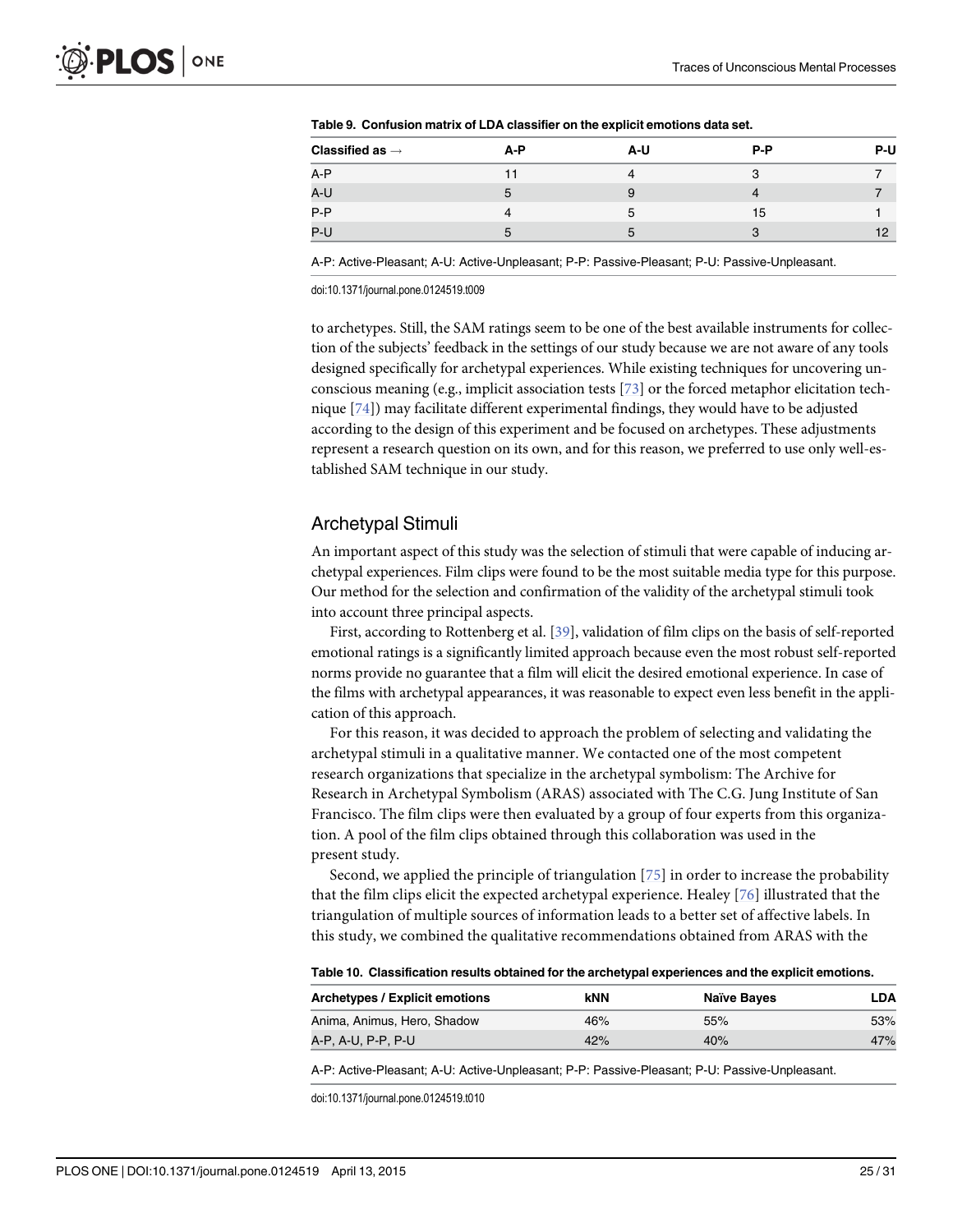| Group          | <b>Archetypes</b> | <b>Explicit Emotions</b> |
|----------------|-------------------|--------------------------|
| Average        | 40.56%            | 39.64%                   |
| Std. Deviation | 0.09              | 0.09                     |
| Std. Error     | 0.01              | 0.01                     |

<span id="page-25-0"></span>[Table 11.](#page-16-0) Descriptive statistics for the classification results obtained with kNN method after resampling the original data set into groups of three participants.

The prediction models were trained on the physiological data.

doi:10.1371/journal.pone.0124519.t011

quantitative physiological data. The qualitative information provided the first round of validation. Next, the classification performance of the prediction models trained on the physiological data corresponding to the archetypal stimuli contributed to the second round of validation.

Third, we used the approach known as 'Direct and Indirect Measures' [[77\]](#page-30-0) for the measurement of the participants' conscious awareness about the archetypal stimuli. According to this approach, the subjects are consciously aware of the effects of the stimuli if the sensitivity of the direct measure is greater or equal to the sensitivity of the indirect measure. In our study, the self-reports were assumed to fulfill the role of the direct measure and the physiological responses were considered as the indirect measure. As the analysis of the data collected in the experiment suggests, the indirect measure seemed to perform better than the direct measure in case of the archetypal stimuli.

Overall, the problem of selection and validation of the archetypal stimuli is challenging. This study represents one of the first steps in this direction. We hope to address this problem with a greater detail in the future research.

### Limitations

The present study has some limitations. First, the number of the subjects recruited for this experiment was relatively low. It seriously impacted performance of the statistical tests and prevented us from making stronger claims and conclusions. Another limitation is related to the small number of film clips used in the experiment. It would be beneficial to expand the pools of videos representing each of the archetypes and explicit emotions. Moreover, the generalizability of the experimental findings is limited. We did our utmost to ensure that the obtained models provided valid predictions by applying an appropriate statistical technique. However, the reported results should be repeated in several other studies for the final confirmation of their generalizability. Finally, the conclusions made here are limited to the types of stimuli presented (four archetypes and four explicit emotions) and cannot be generalized to other archetypes or emotions. Further work should be done to address other archetypes and emotions using various types of stimuli (e.g., music clips instead of video clips).

|  | Table 12. Comparison of the classification performance for the physiological data and the introspective reports. |  |  |  |
|--|------------------------------------------------------------------------------------------------------------------|--|--|--|
|  |                                                                                                                  |  |  |  |

| Archetypes / Explicit emotions | Physiological data | Introspective reports |
|--------------------------------|--------------------|-----------------------|
| Anima, Animus, Hero, Shadow    | 53%                | 33%                   |
| A-P, A-U, P-P, P-U             | 47%                | 51%                   |
|                                |                    |                       |

A-P: Active-Pleasant; A-U: Active-Unpleasant; P-P: Passive-Pleasant; P-U: Passive-Unpleasant.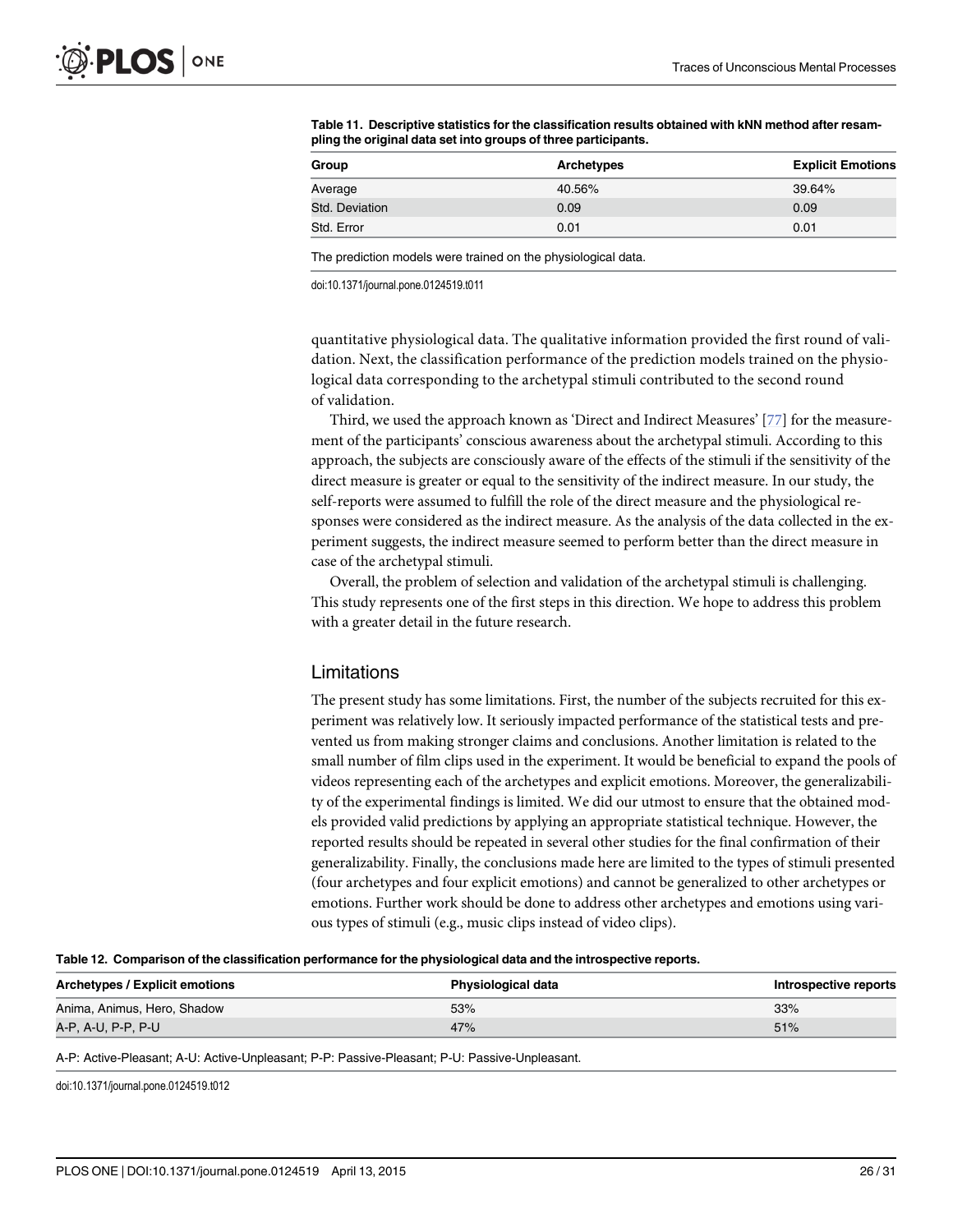| Group          | <b>Physiological Data</b> | <b>Introspective Reports</b> |
|----------------|---------------------------|------------------------------|
| Average        | 40.56%                    | 38.45%                       |
| Std. Deviation | 0.09                      | 0.09                         |
| Std. Error     | 0.01                      | 0.01                         |

<span id="page-26-0"></span>[Table 13.](#page-19-0) Descriptive statistics for the classification results of the archetypal experiences obtained with kNN method after resampling the original data set into groups of three participants.

The prediction models were trained on the physiological data and the introspective reports.

doi:10.1371/journal.pone.0124519.t013

## **Conclusion**

While implicit mental processes of people are starting to receive an increased attention of the scientific community, it is still unclear how the unconscious side of the psyche operates. Scholars have proposed various theoretical frameworks for description of the psyche. One of them was developed by Jung who introduced the notion of archetypes. According to Jungian model, archetypes constitute the content of the collective unconscious depicting prototypical categories of people, objects, and situations. Although the overall validity of Jungian model remains an open question, the notion of archetypes has been adopted in many areas of psychological science. Moreover, it has also been extended to the consumer domain. Since the state of the art still lacks an established method for objective evaluation of individuals' experiences related to archetypes, we aimed at providing a comparison of two promising approaches for accomplishment of this task. In our study, we analyzed the accuracy of identifying archetypal experiences of individuals using introspective reports facilitated with the SAM technique and physiological sensors for measurement of cardiovascular activity, electrodermal activity, respiration and skin temperature. Four archetypes and four explicit emotions were included in the study and presented to the subjects by means of film clips. The subjects were asked to provide introspective reports about their psychological states after watching the clips. Data mining methods were applied to the physiological recordings in order to construct prediction models that were able to recognize the elicited archetypes with an accuracy of up to 55 percent. The explicit emotion could be recognized with an accuracy of up to 47 percent. Evaluation of prediction models trained on the SAM data demonstrated that the archetypes could be differentiated with an accuracy of 33 percent while the explicit emotions were correctly predicted in 51 percent of cases. Based on these experimental findings, one could have an impression that the subjects had better conscious awareness about the explicit emotions pictured in the clips than about the archetypes. Overall, it seems that physiological signals may offer more reliable information about archetypal experiences of the individuals than introspective reports and the collected data set enabled us to confirm this statement statistically. On the other hand, we could provide statistical evidence that physiological signals were able to predict archetypal experiences significantly more accurately than the explicit emotions.

[Table 14.](#page-19-0) Descriptive statistics for the classification results of the explicit emotions obtained with kNN method after resampling the original data set into groups of three participants.

| Group          | <b>Physiological Data</b> | <b>Introspective Reports</b> |
|----------------|---------------------------|------------------------------|
| Average        | 39.64%                    | 46.28%                       |
| Std. Deviation | 0.09                      | 0.11                         |
| Std. Error     | 0.01                      | 0.01                         |

The prediction models were trained on the physiological data and the introspective reports.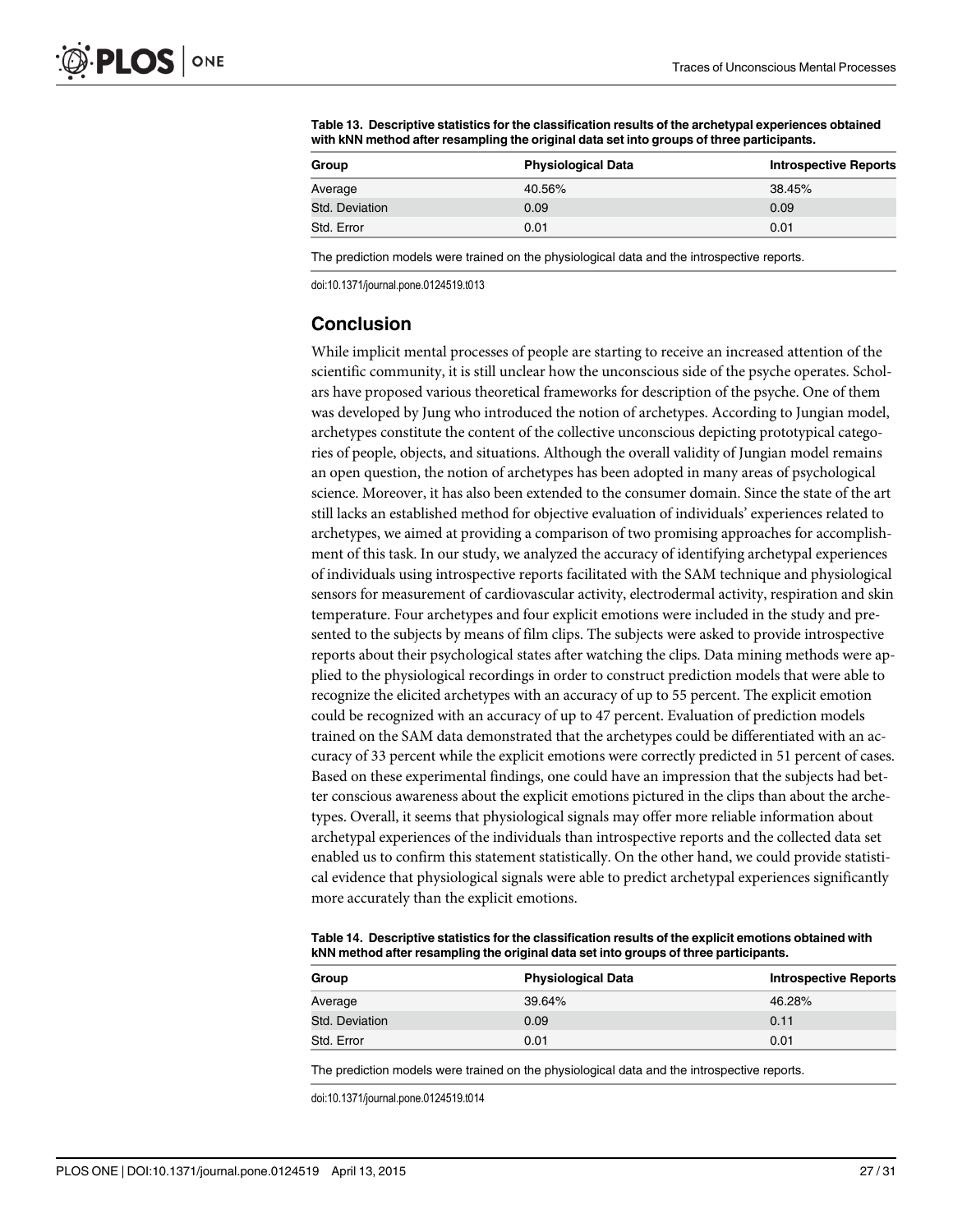## <span id="page-27-0"></span>Acknowledgments

The authors thank The Archive for Research in Archetypal Symbolism (ARAS) and in particular John Beebe, Baruch Gould, Iden Goodman, Allison Tuzo and Tom Singer for the help with identification and selection of the archetypal stimuli.

## Author Contributions

Conceived and designed the experiments: LI HMC MD AC WC MR. Performed the experiments: LI HMC. Analyzed the data: LI HMC. Contributed reagents/materials/analysis tools: LI HMC. Wrote the paper: LI.

## References

- [1.](#page-1-0) Chartrand TL, Fitzsimons GJ. Nonconscious consumer psychology. J Consum Psychol. 2011 Jan; 21-  $(1):1-3$
- [2.](#page-1-0) Kihlstrom JF. The cognitive unconscious. Science (80-). 1987; 237(4821):1445–52. PMID: [3629249](http://www.ncbi.nlm.nih.gov/pubmed/3629249)
- [3.](#page-1-0) Bargh JA, Morsella E. The unconscious mind. Perspect Psychol Sci. SAGE Publications; 2008 Jan 1; 3(1):73–9. PMID: [18584056](http://www.ncbi.nlm.nih.gov/pubmed/18584056)
- [4.](#page-1-0) Nakatsu R. Toward the realization of Kansei communications. IEEE International Conference on Systems, Man, and Cybernetics. IEEE; 1999. p. 281–7.
- [5.](#page-1-0) Van Gaal S, Lamme VAF. Unconscious high-level information processing: implication for neurobiological theories of consciousness. Neurosci. 2012 Jun 1; 18(3):287–301.
- [6.](#page-1-0) Zaltman G. How customers think. Cambridge, MA: Harvard Business Review Press; 2003. 323 p.
- [7.](#page-1-0) Nisbett RE, Wilson TD. Telling more than we can know: verbal reports on mental processes. Psychol Rev. 1977; 84(3):231–59.
- [8.](#page-1-0) Chartrand TL, Fitzsimons GJ. Nonconscious processes in consumer psychology [Special issue]. J Consum Psychol. 2011; 21(1):1–112.
- [9.](#page-1-0) Nakatsu R, Rauterberg M, Salem B. Forms and theories of communication: from multimedia to Kansei Mediation. Multimed Syst. 2006 Feb; 11(3):304–12.
- [10.](#page-1-0) Saariluoma P, Parkkola H, Honkaranta A, Leppänen M, Lamminen J. User psychology in interaction design: the role of design ontologies. In: Isomäki H, Saariluoma P, editors. Future Interaction Design II. London: Springer; 2009. p. 69–86.
- [11.](#page-1-0) Chang H-M, Ivonin L, Chen W, Rauterberg M. Lifelogging for Hidden Minds: Interacting Unconsciously. In: Anacleto JC, Fels S, Graham N, Kapralos B, Saif El-Nasr M, Stanley K, editors. Entertainment Com-puting—ICEC 2011. Berlin: Springer Berlin Heidelberg; 2011. p. 411-4. doi: [10.1371/journal.pone.](http://dx.doi.org/10.1371/journal.pone.0110452) [0110452](http://dx.doi.org/10.1371/journal.pone.0110452) PMID: [25469636](http://www.ncbi.nlm.nih.gov/pubmed/25469636)
- [12.](#page-1-0) Rauterberg M. Emotions: the voice of the unconscious. ICEC'10 Proceedings of the 9th international conference on Entertainment computing. 2010. p. 205–15. doi: [10.3389/fonc.2014.00333](http://dx.doi.org/10.3389/fonc.2014.00333) PMID: [25478326](http://www.ncbi.nlm.nih.gov/pubmed/25478326)
- [13.](#page-1-0) Jung CG. The archetypes and the collective unconscious. Fordham M, editor. Princeton, NJ, USA: Princeton University Press; 1981. 470 p.
- [14.](#page-1-0) Faber MA, Mayer JD. Resonance to archetypes in media: there is some accounting for taste. J Res Pers. 2009 Jun; 43(3):307–22.
- [15.](#page-1-0) Walle AH. Archetypes, athletes, and advertising: a Jungian approach to promotion. J Consum Mark. MCB UP Ltd; 1986 Dec 31; 3(4):21–9.
- [16.](#page-2-0) Woodside AG, Megehee CM, Sood S. Conversations with(in) the collective unconscious by consumers, brands, and relevant others. J Bus Res. 2012 May; 65(5):594–602.
- [17.](#page-2-0) Megehee CM, Spake DF. Consumer enactments of archetypes using luxury brands. J Bus Res. 2012 Oct; 65(10):1434–42.
- [18.](#page-1-0) Caldwell M, Henry P, Alman A. Constructing audio-visual representations of consumer archetypes. Qual Mark Res An Int J. Emerald Group Publishing Limited; 2010 Jan 19; 13(1):84–96.
- [19.](#page-1-0) Schmitt B. The consumer psychology of brands. J Consum Psychol. 2012 Jan; 22(1):7–17.
- [20.](#page-1-0) Sally W. Algorithms and archetypes: evolutionary psychology and Carl Jung's theory of the collective unconscious. J Soc Evol Syst. 1994; 17(3):287–306.
- [21.](#page-2-0) Nunn CMH. Archetypes and memes: their structure, relationships and behaviour. J Conscious Stud. 1998; 5(3):344–54.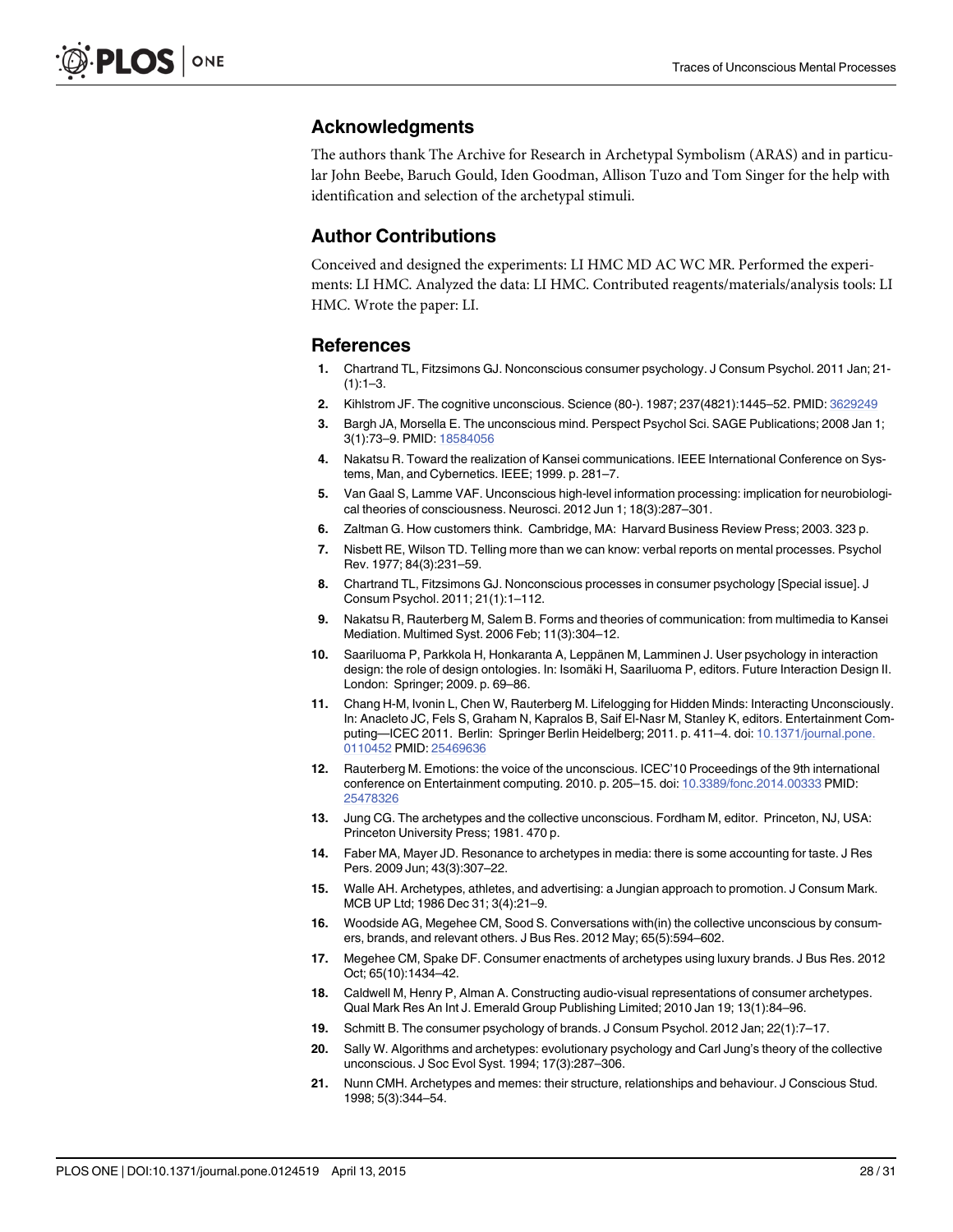- <span id="page-28-0"></span>[22.](#page-2-0) Jung CG. Man and his symbols. Garden City, NY, USA: Doubleday; 1964.
- [23.](#page-2-0) Barrett LF, Mesquita B, Ochsner KN, Gross JJ. The experience of emotion. Annu Rev Psychol. 2007; 58:373–403. PMID: [17002554](http://www.ncbi.nlm.nih.gov/pubmed/17002554)
- [24.](#page-2-0) Maloney A. Preference ratings of images representing archetypal themes: an empirical study of the concept of archetypes. J Anal Psychol. 1999 Dec 16; 44:101–16.
- 25. McLoone HE. Product archetype of personal computers as an expression of the collective unconsciousness of people on their hero's journey. Proc Hum Factors Ergon Soc Annu Meet. SAGE Publications; 2010 Sep 1; 54(20):1771–5.
- [26.](#page-2-0) Rosen DH, Smith SM, Huston HL, Gonzalez G. Empirical study of associations between symbols and their meanings: evidence of collective unconscious (archetypal) memory. J Anal Psychol. 1991 Apr; 36- (2):211–28.
- [27.](#page-2-0) Robinson MD, Barrett LF. Belief and feeling in self-reports of emotion: evidence for semantic infusion based on self-esteem. Self Identity. Routledge; 2010 Jan; 9(1):87–111.
- [28.](#page-2-0) Cacioppo JT, Tassinary LG. Inferring psychological significance from physiological signals. Am Psychol. 1990 Jan; 45(1):16–28. PMID: [2297166](http://www.ncbi.nlm.nih.gov/pubmed/2297166)
- [29.](#page-2-0) Bradley MM, Lang PJ. Measuring emotion: the self-assessment manikin and the semantic differential. J Behav Ther Exp Psychiatry. 1994 Mar; 25(1):49–59. PMID: [7962581](http://www.ncbi.nlm.nih.gov/pubmed/7962581)
- [30.](#page-2-0) Ivonin L, Chang H-M, Chen W, Rauterberg M. A new representation of emotion in affective computing. Proceeding of 2012 International Conference on Affective Computing and Intelligent Interaction (ICACII 2012). Taipei, Taiwan: Lecture Notes in Information Technology; 2012. p. 337–43.
- 31. Peter C, Herbon A. Emotion representation and physiology assignments in digital systems. Interact Comput. 2006 Mar; 18(2):139–70.
- [32.](#page-2-0) Barrett LF, Mesquita B, Ochsner KN, Gross JJ. The experience of emotion. Annu Rev Psychol. 2007; 58:373–403. PMID: [17002554](http://www.ncbi.nlm.nih.gov/pubmed/17002554)
- [33.](#page-2-0) Ivonin L, Chang H-M, Chen W, Rauterberg M. Automatic recognition of the unconscious reactions from physiological signals. In: Holzinger A, Ziefle M, Hitz M, Debevc M, editors. SouthCHI 2013, LNCS 7946. Berlin Heidelberg: Springer-Verlag; 2013. p. 16–35.
- [34.](#page-2-0) Gronning T, Sohl P, Singer T. ARAS: archetypal symbolism and images. Vis Resour. 2007; 23(3):245–67.
- [35.](#page-3-0) Bradley MM, Lang PJ. International affective digitized sounds (IADS): stimuli, instruction manual and affective ratings (Tech. Rep. No. B-2). Gainesville, FL, USA; 1999.
- [36.](#page-3-0) Lang PJ, Bradley MM, Cuthbert BN. International affective picture system (IAPS): affective ratings of pictures and instruction manual. Technical Report A-8. Gainesville, FL, USA; 2008.
- [37.](#page-3-0) Eich E, Ng JTW, Macaulay D, Percy AD, Grebneva I. Combining music with thought to change mood. In: Coan JA, Allen JJB, editors. The handbook of emotion elicitation and assessment. New York: Oxford University Press; 2007. p. 124–36. doi: [10.1016/j.encep.2006.08.003](http://dx.doi.org/10.1016/j.encep.2006.08.003) PMID: [18558143](http://www.ncbi.nlm.nih.gov/pubmed/18558143)
- [38.](#page-3-0) Gross JJ, Levenson RW. Emotion elicitation using films. Cogn Emot. Psychology Press; 1995 Jan; 9- (1):87–108.
- [39.](#page-4-0) Rottenberg J, Ray RD, Gross JJ. Emotion elicitation using films. In: Coan JA, Allen JJB, editors. Handbook of emotion elicitation and assessment. New York, NY, USA: Oxford University Press; 2007. p. 9–28. doi: [10.1016/j.encep.2006.08.003](http://dx.doi.org/10.1016/j.encep.2006.08.003) PMID: [18558143](http://www.ncbi.nlm.nih.gov/pubmed/18558143)
- [40.](#page-4-0) Campbell J. The hero with a thousand faces. Second. Novato, CA: New World Library; 2008. 432 p.
- [41.](#page-5-0) Russell JA. A circumplex model of affect. J Pers Soc Psychol. American Psychological Association; 1980; 39(6):1161–78.
- [42.](#page-5-0) Soleymani M, Pantic M, Pun T. Multimodal emotion recognition in response to videos. IEEE Trans Affect Comput. 2011 Apr; 3(2):211–23.
- [43.](#page-5-0) Burns A, Doheny EP, Greene BR, Foran T, Leahy D, O'Donovan K, et al. SHIMMER: an extensible platform for physiological signal capture. Annual International Conference of the IEEE Engineering in Medicine and Biology Society. 2010. p. 3759–62. doi: [10.1109/IEMBS.2010.5627535](http://dx.doi.org/10.1109/IEMBS.2010.5627535) PMID: [21096871](http://www.ncbi.nlm.nih.gov/pubmed/21096871)
- [44.](#page-6-0) Figner B, Murphy RO. Using skin conductance in judgment and decision making research. In: Schulte-Mecklenbeck M, Kuehberger A, Ranyard R, editors. A handbook of process tracking methods for decision research. New York, NY, USA: Psychology Press; 2011. p. 163–84.
- [45.](#page-6-0) Piferi RL, Kline KA, Younger J, Lawler KA. An alternative approach for achieving cardiovascular baseline: viewing an aquatic video. Int J Psychophysiol. 2000 Aug; 37(2):207–17. PMID: [10832007](http://www.ncbi.nlm.nih.gov/pubmed/10832007)
- [46.](#page-8-0) Neuman MR. Vital signs: heart rate. IEEE Pulse. 2010 Jan; 1(3):51–5. doi: [10.1109/MPUL.2010.](http://dx.doi.org/10.1109/MPUL.2010.939179) [939179](http://dx.doi.org/10.1109/MPUL.2010.939179) PMID: [21097371](http://www.ncbi.nlm.nih.gov/pubmed/21097371)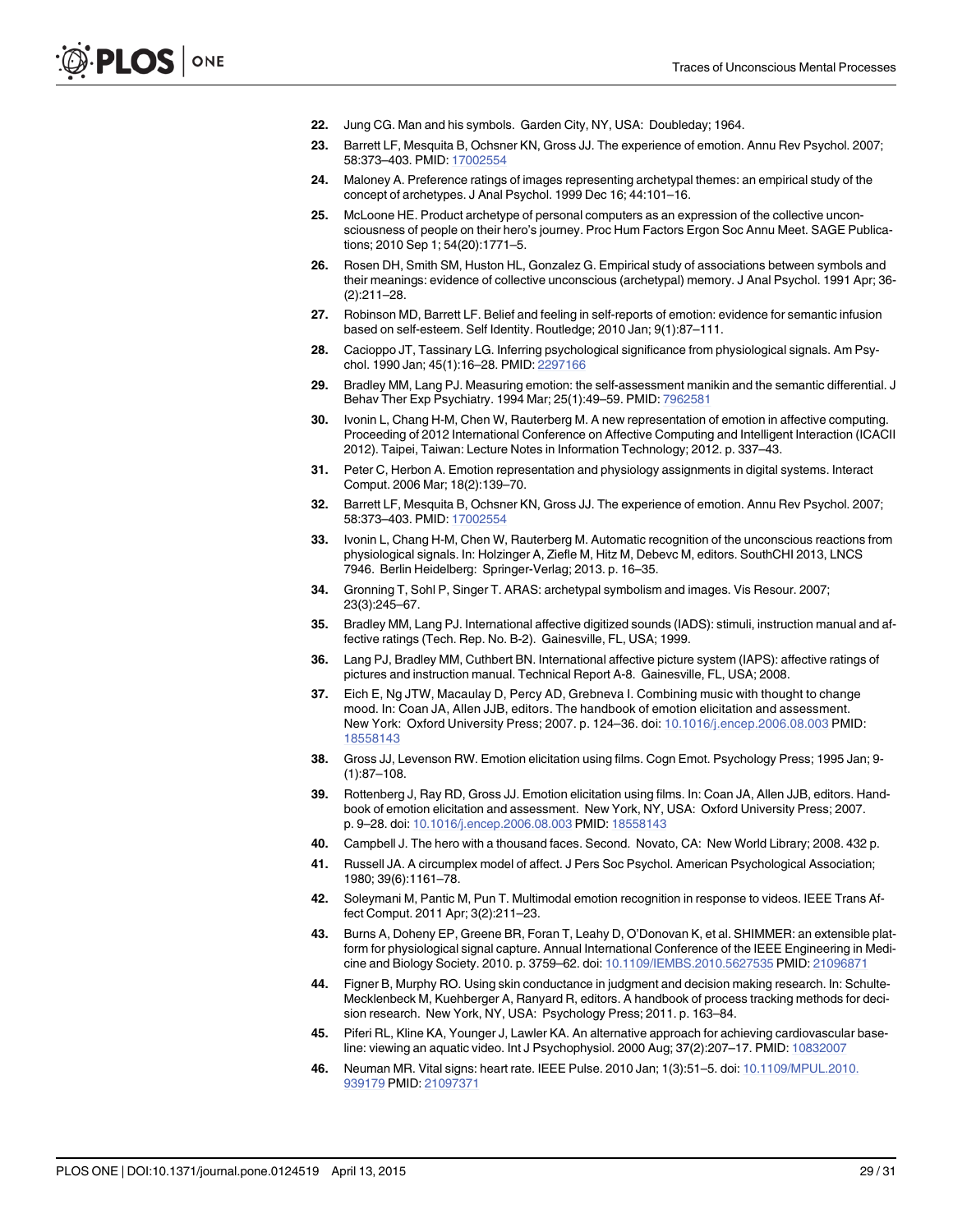- <span id="page-29-0"></span>[47.](#page-8-0) Afonso VX, Tompkins WJ, Nguyen TQ. ECG beat detection using filter banks. IEEE Trans Biomed Eng. 1999; 46(2):192–202. PMID: [9932341](http://www.ncbi.nlm.nih.gov/pubmed/9932341)
- [48.](#page-8-0) Kreibig SD. Autonomic nervous system activity in emotion: a review. Biol Psychol. 2010 Jul; 84(3):394– 421. doi: [10.1016/j.biopsycho.2010.03.010](http://dx.doi.org/10.1016/j.biopsycho.2010.03.010) PMID: [20371374](http://www.ncbi.nlm.nih.gov/pubmed/20371374)
- [49.](#page-8-0) Ramshur JT. Design, evaluation, and application of heart rate variability software (HRVAS). Master's thesis. The University of Memphis, Memphis, TN: Master's thesis; 2010.
- [50.](#page-8-0) Camm AJ, Malik M, Bigger J, Breithardt G, Cerutti S, Cohen R, et al. Heart rate variability: standards of measurement, physiological interpretation, and clinical use. Circulation. 1996 Mar 1; 93(5):1043–65. PMID: [8598068](http://www.ncbi.nlm.nih.gov/pubmed/8598068)
- [51.](#page-8-0) Berntson GG, Bigger TJ, Eckberg DL, Grossman P, Kaufmann PG, Malik M, et al. Heart rate variability: origins, methods, and interpretive caveats. Psychophysiology. 1997 Nov; 34(6):623–48. PMID: [9401419](http://www.ncbi.nlm.nih.gov/pubmed/9401419)
- [52.](#page-8-0) Lang PJ, Greenwald MK, Bradley MM, Hamm AO. Looking at pictures: affective, facial, visceral, and behavioral reactions. Psychophysiology. 1993 May; 30(3):261–73. PMID: [8497555](http://www.ncbi.nlm.nih.gov/pubmed/8497555)
- [53.](#page-8-0) Fairclough SH, Venables L. Prediction of subjective states from psychophysiology: a multivariate approach. Biol Psychol. 2006 Jan; 71(1):100–10. PMID: [15978715](http://www.ncbi.nlm.nih.gov/pubmed/15978715)
- [54.](#page-8-0) Boiten FA. The effects of emotional behaviour on components of the respiratory cycle. Biol Psychol. 1998 Sep; 49(1–2):29–51. PMID: [9792481](http://www.ncbi.nlm.nih.gov/pubmed/9792481)
- [55.](#page-8-0) Kim KH, Bang SW, Kim SR. Emotion recognition system using short-term monitoring of physiological signals. Med Biol Eng Comput. 2004 May; 42(3):419–27. PMID: [15191089](http://www.ncbi.nlm.nih.gov/pubmed/15191089)
- [56.](#page-8-0) Ekman P, Levenson R, Friesen W. Autonomic nervous system activity distinguishes among emotions. Science (80-). 1983 Sep 16; 221(4616):1208–10. PMID: [6612338](http://www.ncbi.nlm.nih.gov/pubmed/6612338)
- [57.](#page-9-0) Novak D, Mihelj M, Munih M. A survey of methods for data fusion and system adaptation using autonomic nervous system responses in physiological computing. Interact Comput. 2012 May; 24(3):154–72.
- [58.](#page-9-0) Xing Z, Pei J, Keogh E. A brief survey on sequence classification. ACM SIGKDD Explor Newsl. 2010 Nov 9; 12(1):40.
- [59.](#page-9-0) Kadous MW, Sammut C. Classification of multivariate time series and structured data using constructive induction. Mach Learn. 2005 Feb; 58(2–3):179–216.
- [60.](#page-9-0) Geurts P. Pattern extraction for time series classification. In: Raedt L, Siebes A, editors. Principles of Data Mining and Knowledge Discovery. Springer Berlin Heidelberg; 2001. p. 115–27.
- [61.](#page-10-0) West BT, Welch KB, Galecki AT. Linear mixed models: a practical guide using statistical software. Boca Raton, FL: Chapman and Hall/CRC; 2006. 376 p.
- [62.](#page-10-0) Cnaan A, Laird NM, Slasor P. Using the general linear mixed model to analyse unbalanced repeated measures and longitudinal data. Stat Med. 1997 Oct 30; 16(20):2349–80. PMID: [9351170](http://www.ncbi.nlm.nih.gov/pubmed/9351170)
- [63.](#page-10-0) O'Brien RG, Kaiser MK. MANOVA method for analyzing repeated measures designs: an extensive primer. Psychol Bull. 1985; 97(2):316–33. PMID: [3983301](http://www.ncbi.nlm.nih.gov/pubmed/3983301)
- [64.](#page-10-0) Guyon I, Elisseeff A. An introduction to variable and feature selection. J Mach Learn Res. 2003 Mar 1; 3:1157–82.
- [65.](#page-11-0) Ivonin L. Data Sets | HX.Research [Internet]. 2014 [cited 2015 Mar 28]. Available from: [http://](http://hxresearch.org/data-sets/) [hxresearch.org/data-sets/](http://hxresearch.org/data-sets/)
- [66.](#page-16-0) Hastie T, Tibshirani R, Friedman J. The elements of statistical learning data mining, inference, and prediction. Springer series in statistics. 2009. 745 p.
- [67.](#page-18-0) Gunes H, Pantic M. Automatic, dimensional and continuous emotion recognition. Int J Synth Emot. 2010 Jan; 1(1):68–99.
- [68.](#page-21-0) Ivonin L, Chang H-M, Chen W, Rauterberg M. Unconscious emotions: quantifying and logging something we are not aware of. Pers Ubiquitous Comput. 2013 Apr 5; 17(4):663–73.
- [69.](#page-21-0) Ivonin L, Chang H-M, Díaz M, Català A, Chen W, Rauterberg M. Beyond cognition and affect: sensing the unconscious. Behav Inf Technol. Taylor & Francis; 2014 May 9; 34(3):220–38.
- [70.](#page-21-0) Healey JA, Picard RW. Detecting stress during real-world driving tasks using physiological sensors. IEEE Trans Intell Transp Syst. 2005 Jun; 6(2):156–66.
- 71. Picard RW, Vyzas E, Healey J. Toward machine emotional intelligence: analysis of affective physiological state. IEEE Trans Pattern Anal Mach Intell. 2001; 23(10):1175–91.
- [72.](#page-21-0) Sakr GE, Elhajj IH, Huijer HA-S. Support vector machines to define and detect agitation transition. IEEE Trans Affect Comput. 2010 Jul; 1(2):98–108.
- [73.](#page-24-0) Brunel FF, Tietje BC, Greenwald AG. Is the Implicit Association Test a valid and valuable measure of implicit consumer social cognition? J Consum Psychol. 2004 Jan; 14(4):385–404.